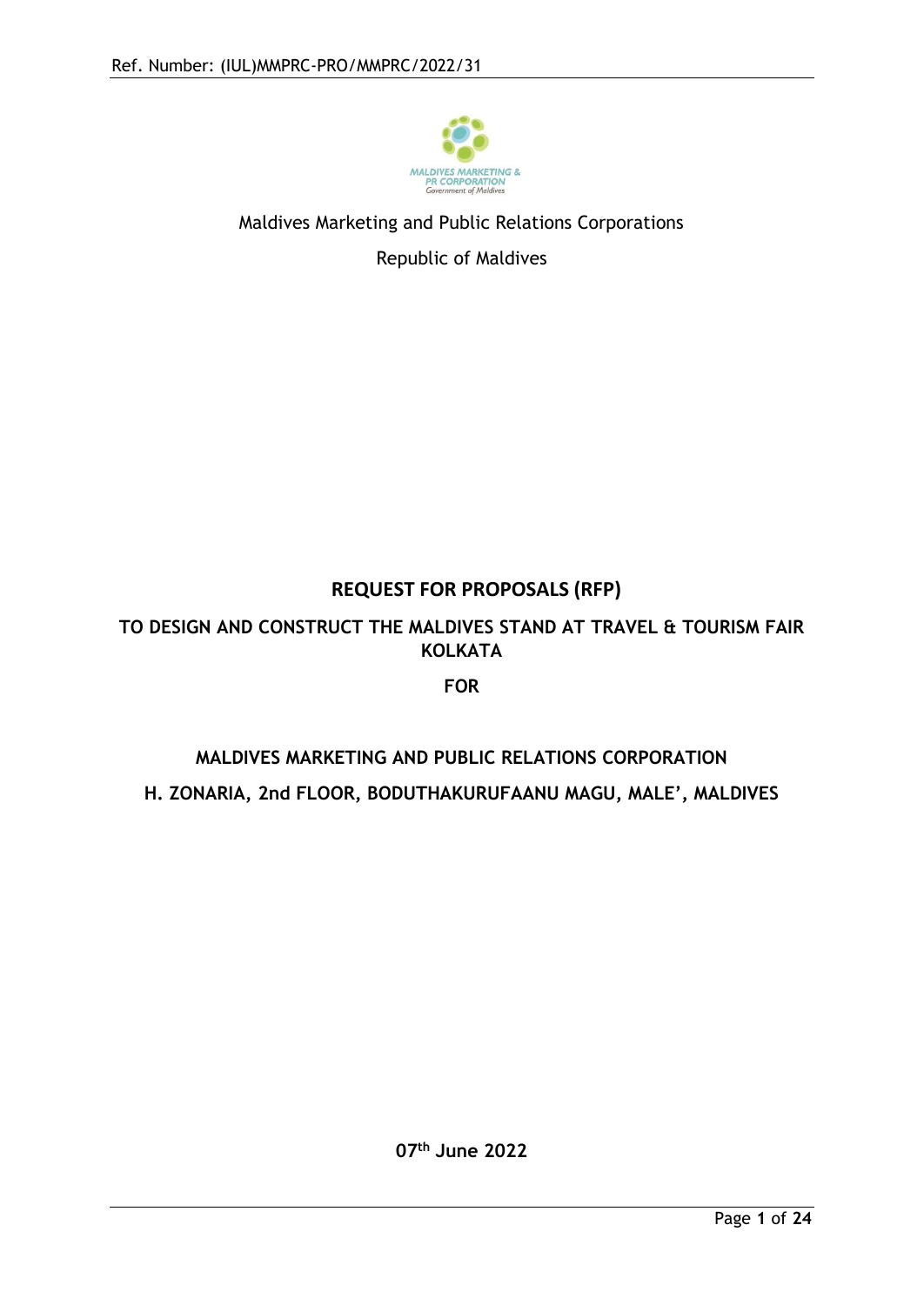|     | Section 1 - Instruction to Tenderers |                                                                      |  |
|-----|--------------------------------------|----------------------------------------------------------------------|--|
| 1.  | General                              |                                                                      |  |
| 1.1 | Announcement                         | (IUL) MMPRC-PRO/MMPRC/2022/31                                        |  |
|     | Number:                              |                                                                      |  |
| 1.2 | <b>Announcement Date:</b>            | 07th June 2022                                                       |  |
| 1.3 | Project:                             | TO DESIGN AND CONSTRUCT THE MALDIVES                                 |  |
|     |                                      | STAND AT TRAVEL & TOURISM FAIR KOLKATA                               |  |
| 1.4 | Deadline (Date & Time)               | Wednesday, 15 <sup>th</sup> June 2022 via E-Mail,                    |  |
|     |                                      | before 1300hours (MALDIVES LOCAL TIME)                               |  |
| 1.5 | Contact Info                         | Mr. Hassan Shaheel                                                   |  |
|     |                                      | General Manager, Procurement                                         |  |
|     |                                      | Maldives Marketing and Public Relations                              |  |
|     |                                      | Corporation                                                          |  |
|     |                                      | H. Zonaria, 2nd Floor, Boduthakurufaanu                              |  |
|     |                                      | Magu, Male' Republic of Maldives                                     |  |
|     |                                      | Telephone: +960 3323228 Email:                                       |  |
|     |                                      | shaheel@visitmaldives.com                                            |  |
|     |                                      | procurement@visitmaldives.com                                        |  |
| 1.6 | Fair/ Event Details                  |                                                                      |  |
|     | Name of the Fair                     | Travel & Tourism Fair, Kolkata                                       |  |
|     | Venue                                | Biswa Bangla Mela Prangan, G9WW+2H2, Near                            |  |
|     |                                      | Trade Fair Grounds, Kolkata, West Bengal                             |  |
|     |                                      | 700105, India                                                        |  |
|     | <b>Stand Size</b>                    | Stand Area: 60 sqm                                                   |  |
|     |                                      | Stand dimension is 10 X 06                                           |  |
|     |                                      | (Floorplan attached)                                                 |  |
|     | Dates of the Fair                    | $1st$ July 2022 to $3rd$ July 2022                                   |  |
| 2.  | <b>Procedure of Tendering</b>        |                                                                      |  |
| 2.1 | <b>Eligible Tenderers:</b>           |                                                                      |  |
|     |                                      | A Tenderer may be a sole proprietor, private entity, a registered    |  |
|     |                                      | company or government-owned entity or any combination of them in the |  |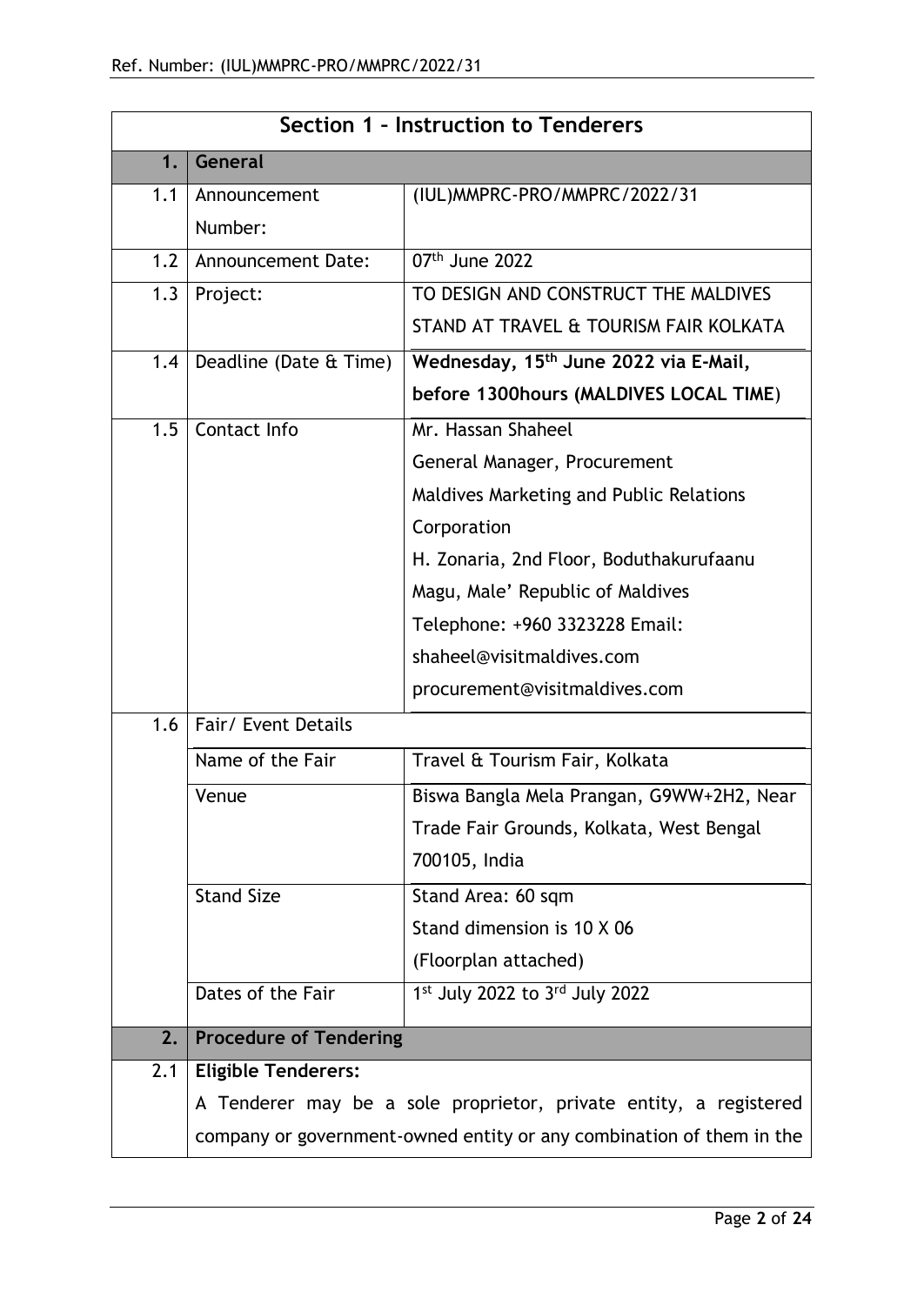|     | form of a joint venture, under an existing agreement, or with the intent      |
|-----|-------------------------------------------------------------------------------|
|     | to constitute a legally enforceable joint venture.                            |
|     | The Tenderer must provide an English Translation of the company               |
|     | registration certificate, if the original company registration certificate    |
|     | is in any other language.                                                     |
| 2.2 | <b>Amendments to Tender Documents:</b>                                        |
|     | (a) At any time prior to the deadline for submission of Tenders, MMPRC        |
|     | may amend the Tendering Document by issuing addenda.                          |
|     | (b) Any addendum issued shall be part of the Tendering Document and           |
|     | shall be communicated in writing to all who have obtained the                 |
|     | <b>Tendering Document from MMPRC</b>                                          |
|     | (c) To give prospective Tenderers reasonable time in which to take an         |
|     | addendum into account in preparing their Tenders, the Employer may,           |
|     | at its discretion, extend the deadline for the submission of Tenders          |
| 2.3 | <b>Registration of Tenderers:</b>                                             |
|     | To register please email with the following information to                    |
|     | procurement@visitmaldives.com by Monday, 13 <sup>th</sup> June 2022 before    |
|     | 1000 hrs (Maldives Local Time).                                               |
|     | Only registered parties shall be eligible to submit the proposal.             |
|     | Company name:                                                                 |
|     | Contact person name:                                                          |
|     | Email:                                                                        |
| 2.4 | Pre-bid meeting / Info Session: Monday, 13 <sup>th</sup> June 2022 at 1300hrs |
|     | (Maldives Local Time).                                                        |
|     | Meeting link (Google Meet) will be shared via email with the                  |
|     | registered tenderers only.                                                    |
| 2.5 | Clarifications of Bidding document, project, scope of works:                  |
|     | Tuesday, 14th June 2022 before 1200 hrs. (Maldives local time)                |
|     | Email: procurement@visitmaldives.com                                          |
| 2.6 | <b>Submission of Tenders:</b>                                                 |
|     | Tenders must be received by MMPRC at the address or by email and no           |
|     | later than the date and time mentioned below.                                 |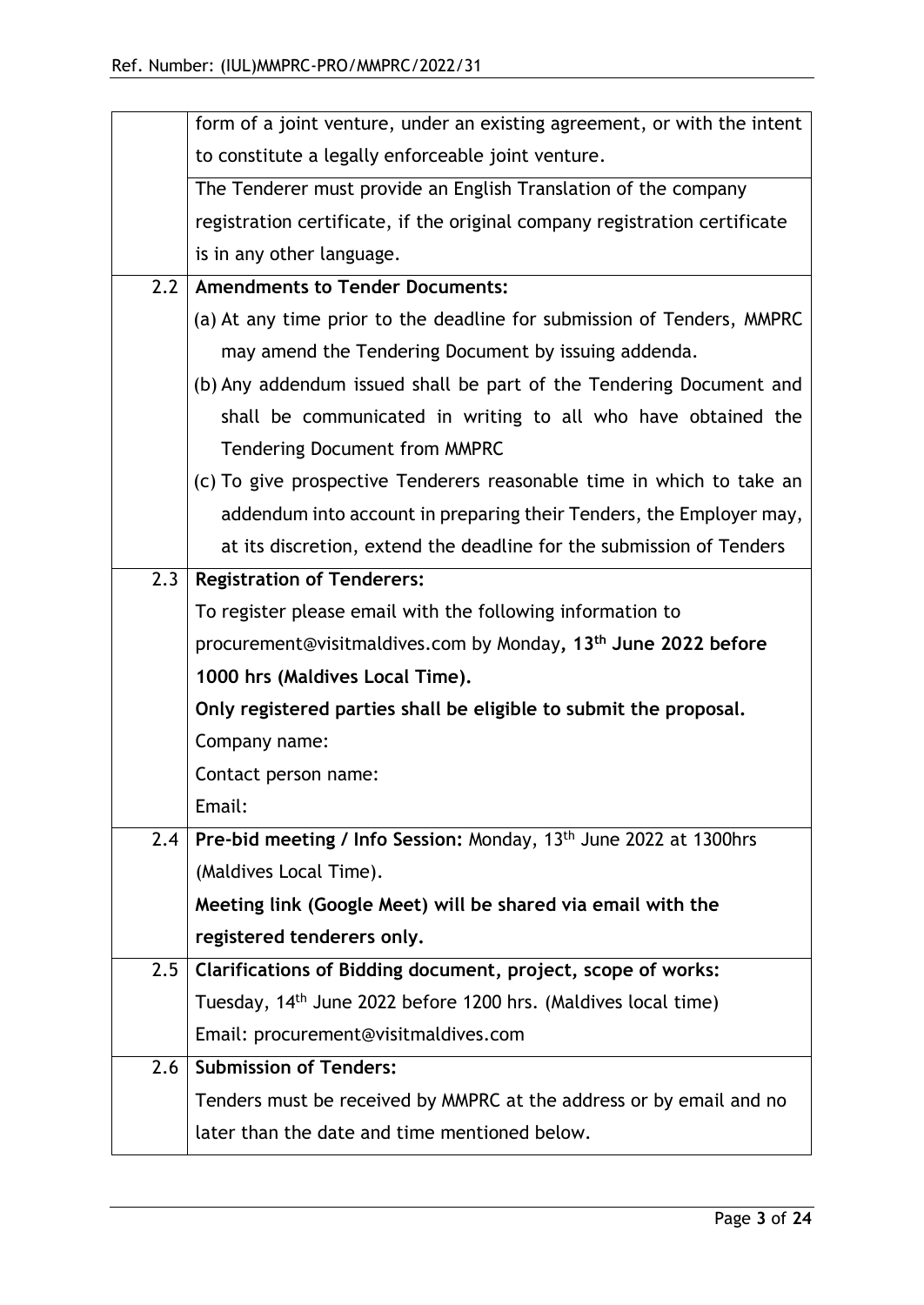|     | Venue: Maldives Marketing & Public Relations Corporation, 2nd Floor, H.                                                                           |
|-----|---------------------------------------------------------------------------------------------------------------------------------------------------|
|     | Zonaria, Male'                                                                                                                                    |
|     | Date: Wednesday, 15 <sup>th</sup> June 2022                                                                                                       |
|     | Time: 1300 hrs. (Maldives local time)                                                                                                             |
|     | Email: procurement@visitmaldives.com                                                                                                              |
|     | Copied to shaheel@visitmaldives.com                                                                                                               |
| 2.7 | Unless specifically stated otherwise in this RFP, all queries and                                                                                 |
|     | communications in respect to the RFP or the Tender Process shall be                                                                               |
|     | addressed by any Respondent to MMPRC, by e-mail or in writing.                                                                                    |
| 2.8 | This RFP and all the entities participating in the Bid Process shall be                                                                           |
|     | governed by the laws of Maldives, without having regard to its principles                                                                         |
|     | of conflict of laws. Only the courts at Maldives shall have exclusive                                                                             |
|     | jurisdiction to entertain, hold trial, and adjudicate upon any dispute in                                                                         |
|     | relation to the RFP, Bid Process or any other aspect in relation thereto.                                                                         |
| 3.  | <b>Preparation of Tenders</b>                                                                                                                     |
| 3.1 | Each Respondent shall submit a single proposal (options may<br>be                                                                                 |
|     | submitted).                                                                                                                                       |
| 3.2 | All documents must be a clear scanned copy and must be compiled in the                                                                            |
|     | order of the checklist.                                                                                                                           |
| 3.3 | <b>Cover Letter:</b>                                                                                                                              |
|     |                                                                                                                                                   |
|     | RFP should be accompanied with a cover letter as per sample template                                                                              |
|     | in Section 4.                                                                                                                                     |
| 3.4 | <b>Cost of Tendering:</b>                                                                                                                         |
|     | The Tenderer shall bear all costs associated with the preparation and                                                                             |
|     | submission of its Tender, and MMPRC shall in no case be responsible or                                                                            |
|     | liable for those costs, regardless of the conduct or outcome of the                                                                               |
|     | tendering process.                                                                                                                                |
| 3.5 | <b>Language of Tender:</b>                                                                                                                        |
|     | The Tender, as well as all correspondence and documents relating to the                                                                           |
|     | Tender exchanged by the Tenderer and MMPRC, shall be written in                                                                                   |
|     | <b>English.</b> Supporting documents and printed literature that are part of the                                                                  |
|     | Tender may be in another language provided they are accompanied by an<br>accurate translation of the relevant passages in English, in which case, |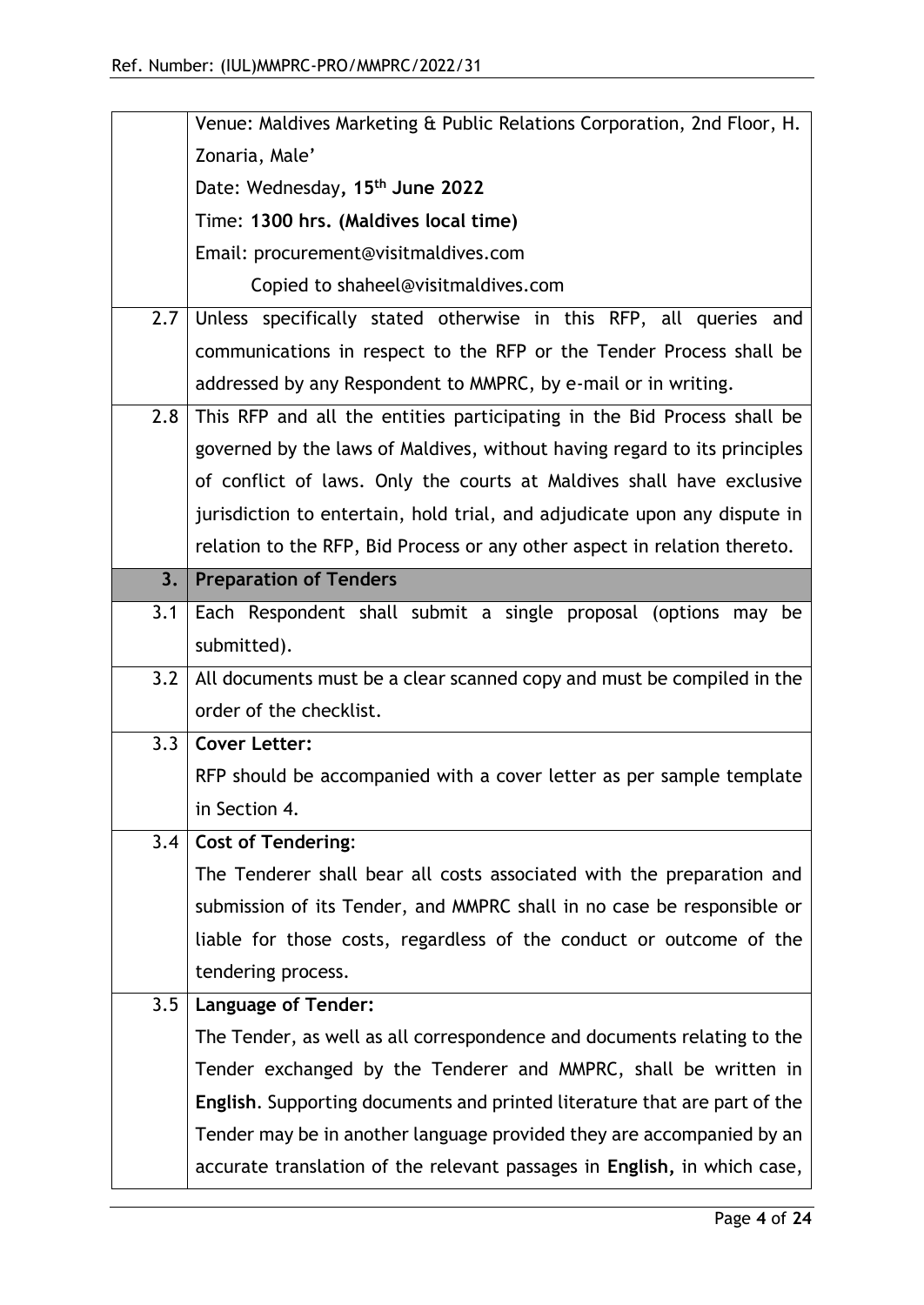|     | for purposes of interpretation of the Tender, such translation shall   |
|-----|------------------------------------------------------------------------|
|     | govern.                                                                |
| 3.6 | <b>Measurements:</b>                                                   |
|     | All measurements shall be expressed in units of the metric system.     |
| 3.7 | <b>Documents Comprising the Tender:</b>                                |
|     | 3.7.1 Contact Price                                                    |
|     | - Tender proposal will be disqualified if the document is not          |
|     | submitted with the Tender.                                             |
|     | - Contract Price shall include detailed cost breakdown of designing    |
|     | and construction of the Stand for the year.                            |
|     | - All calculations and costing should be in US Dollars.                |
|     | 3.7.2 Copy of registration Certificate of Sole proprietorship /        |
|     | Partnership / Company / Corporative Society                            |
|     | - Tender proposal will not be eligible if the document is not          |
|     | submitted with the Tender.                                             |
|     | - If certificates are in other language, English translation should be |
|     | provided and should be attested.                                       |
|     | 3.7.3 Copy of Tax Registration Certificate                             |
|     | - Tender proposal will be disqualified if the document is not          |
|     | submitted with the Tender.                                             |
|     | - In case if tax registration document is not available in Tenderer    |
|     | country, please provide an official document stating which type        |
|     | of tax registration is provided in the Tenderer country. If            |
|     | certificates are in other language, English translation should be      |
|     | provided and should be attested.                                       |
|     | 3.7.4 Letter indicating authorized signatory to sign the tender        |
|     | documents                                                              |
|     | - Tender proposal will be disqualified if the document is not          |
|     | submitted with the tender.                                             |
|     | 3.7.5 Profile of the Tenderer                                          |
|     | - Marks will be deducted if the document is not submitted or is not    |
|     | submitted as per the RFP.                                              |
|     | - Must include the organizational capacity and structure.              |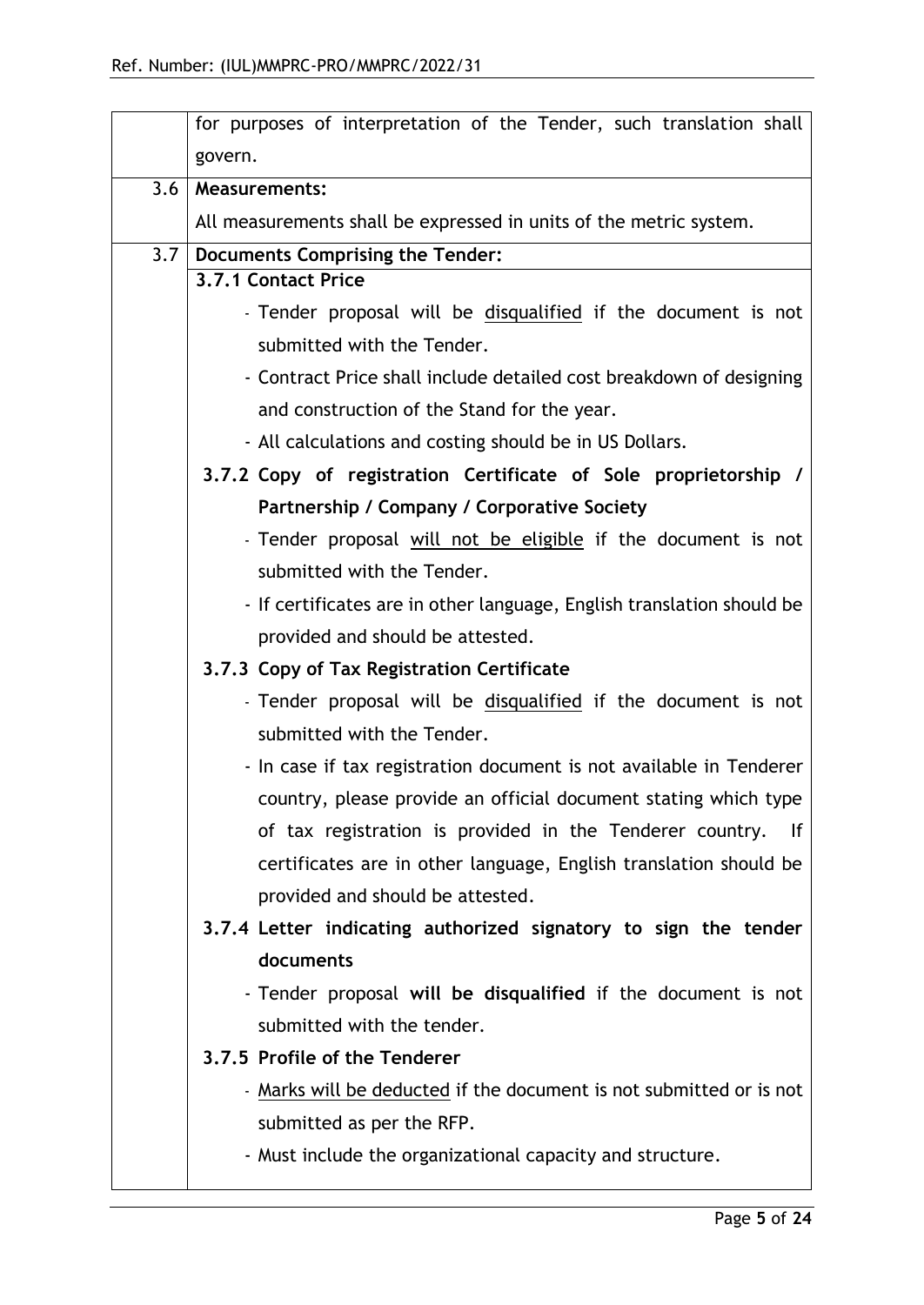### **3.7.6 Past Experience Letters**

- Tender Proposal will be disqualified if no past experience letter related to the type of work is submitted.
- Marks will be deducted if the document is not submitted as per the RFP.
- Pictures of previous design and construction works and awards for similar projects shall be provided along with reference letters of projects within the last 5 years. Reference of minimum 3 projects must be submitted to get full marks.
- Each reference letter should be followed by the related pictures of the project and should state the name of the fair and year. The Letter should contain the contact details for further reference.
- Past experience letter will only be accepted as complete if the supporting images and details are provided
- E-mails, Work order forms, agreements or award letters will not be considered as past experience letters.

### **3.7.7 Proposed Stand design**

- Tender proposal will be disqualified if the document is not submitted with the tender and marks will be deducted if the document is not as per the RFP.
- The stand design must be with detailed layout marking each area and drawings from all angles (AERIAL, FRONT and SIDE VIEWS) as per the specification and scope provided by MMPRC in Appendix A of this RFP.

- Each Tenderer shall mark in the detail drawing the measurements of counters, private meeting table area, storage and any other areas specified in the RFP.

### **3.7.8 Proof of financial capability**

- Tender proposal will be disqualified if the document is not submitted or if the document is not as per the RFP.
- Each Tenderer/Respondent should submit proof of financial capability by submitting the following documents.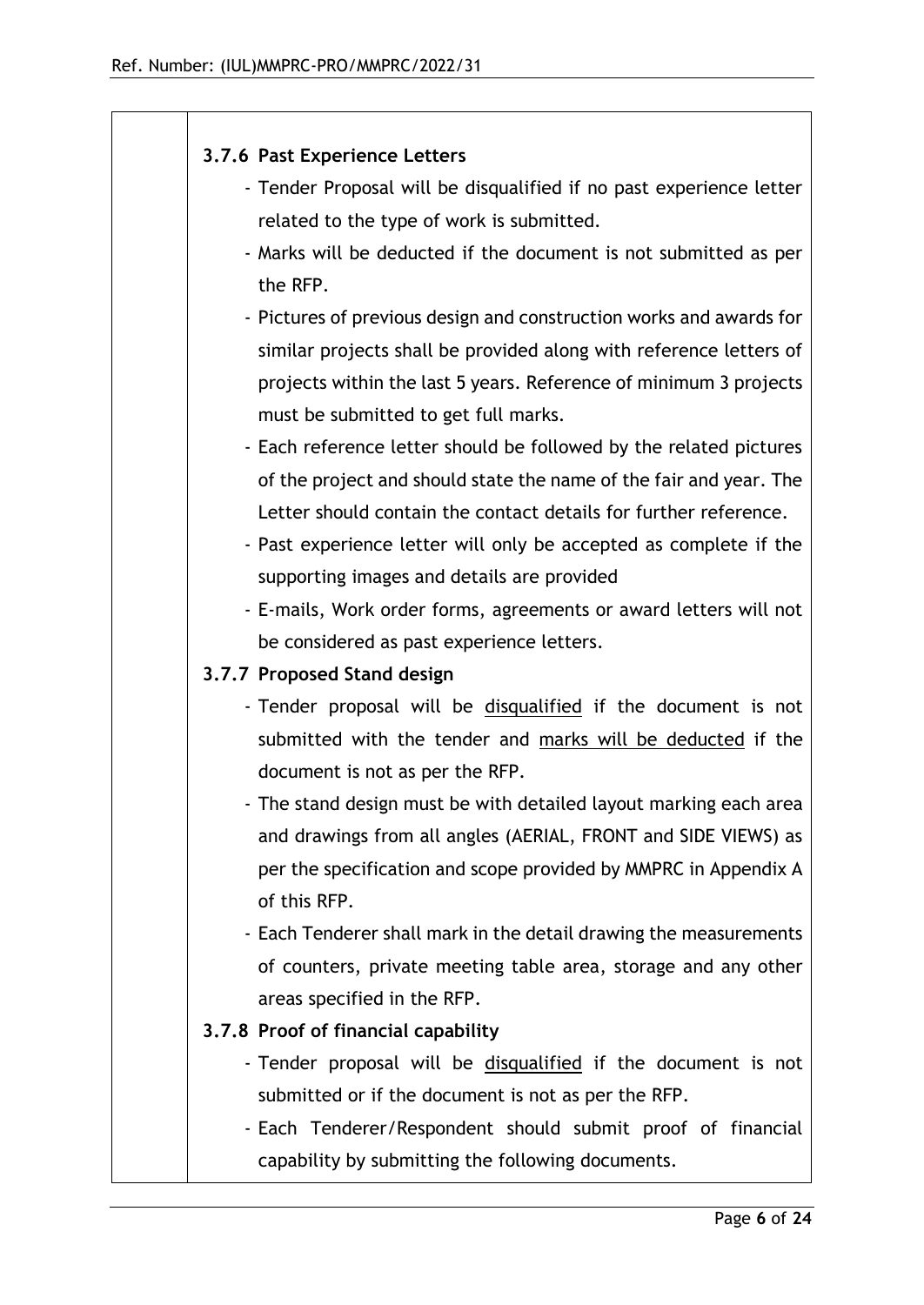|     | a) Bank reference letter (stating the bank balance). This letter         |
|-----|--------------------------------------------------------------------------|
|     | should be in bank letterhead with authorized signature of the            |
|     | bank or bank stamp.                                                      |
|     | <b>Or</b>                                                                |
|     | b) Last 3 months' bank statement on the bank letterhead with             |
|     | the authorized signature of the bank or the bank stamp. The              |
|     | Letter should indicate the recent bank balance. Internet                 |
|     | banking statement without authorized signature or bank                   |
|     | stamp will not be accepted.                                              |
|     | - The Tenderer / Respondent should have a minimum of 20 percent          |
|     | of the quoted price in their bank account and this should be also        |
|     | stated in the documents.                                                 |
|     | - The documents should be translated if it is not in ENGLISH with        |
|     | authorized signature of the bank or stamp of the bank.                   |
| 3.8 | The Proposal shall be typed/ written and signed/ initialed on every page |
|     | in indelible ink and addressed as given below                            |
|     | "TO DESIGN AND CONSTRUCT THE MALDIVES STAND AT TRAVEL &                  |
|     | <b>TOURISM FAIR KOLKATA"</b>                                             |
|     | Maldives Marketing and Public Relations Corporation                      |
|     | H. Zonaria, 2nd Floor, Boduthakurufaanu Magu, Male'                      |
|     | Republic of Maldives                                                     |
|     | Proposal sent from overseas should be email to the following email       |
|     | address.                                                                 |
|     | E-mail: procurement@visitmaldives.com and copied to                      |
|     | shaheel@visitmaldives.com,                                               |
| 3.9 | <b>Period of Validity of Tender:</b>                                     |
|     | (a) Tenders shall remain valid for 90 calendar days after the Tender     |
|     | submission deadline date prescribed by MMPRC. A Tender valid for a       |
|     | shorter period shall be rejected by MMPRC as nonresponsive.              |
|     | (b) In exceptional circumstances, prior to the expiration of the Tender  |
|     | validity period, MMPRC may request Tenderers to extend the period        |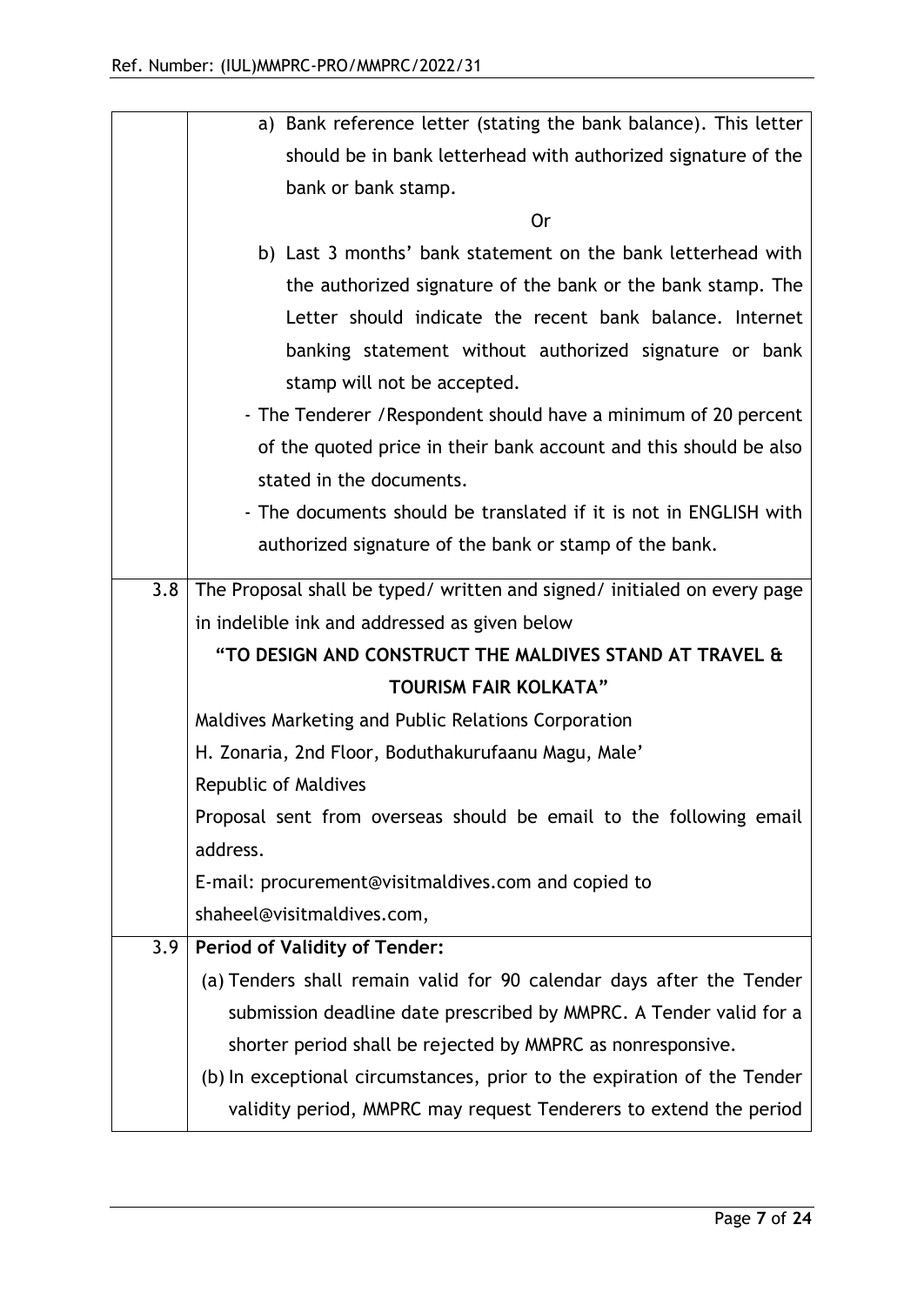|      | of validity of their Tenders. The request and the responses shall be       |
|------|----------------------------------------------------------------------------|
|      | made in writing.                                                           |
| 3.10 | Tender Security (If required): Not Applicable                              |
| 3.11 | <b>Format of Signing of Tender:</b>                                        |
|      | The Tenderer shall prepare one original of the documents comprising the    |
|      | Tender, and clearly mark it "Original". Alternative Tenders, if permitted  |
|      | in accordance with clause 3.13, shall be clearly marked "Alternative".     |
| 3.12 | <b>Budget</b>                                                              |
|      | The Tenderer must propose a contract price.                                |
|      | The Contract Price may only be adjusted by the parties as per the terms    |
|      | and conditions of the Agreement.                                           |
|      | In case the payment for rigging/electricity or any other such advance      |
|      | payments to the organizers, it should be paid by the Selected              |
|      | behalf of MMPRC.<br>Respondent/Contractor<br><b>The</b><br>Selected<br>on  |
|      | Respondent/Contractor should submit the invoice along with the             |
|      | supporting documents after which it will be reimbursed. These payments     |
|      | should be pre-approved by MMPRC.                                           |
| 3.13 | <b>Alternative Tenders:</b>                                                |
|      | It is permitted to submit Alternative Tenders.                             |
| 3.14 | <b>Conflict of Interest:</b>                                               |
|      | A Tenderer shall not have a conflict of interest. All Tenderers found to   |
|      | have a conflict of interest shall be disqualified. A Tenderer may be       |
|      | considered to have a conflict of interest with one or more parties in this |
|      | tendering process, if:                                                     |
|      | (a) they have a controlling partner in common; or                          |
|      | (b) they receive or have received any direct or indirect subsidy from any  |
|      | of them; or                                                                |
|      | (c) they have the same legal representative for purposes of this Tender;   |
|      | or                                                                         |
|      | (d) they have a relationship with each other, directly or through common   |
|      | third parties, that puts them in a position to have access to              |
|      | information about or influence on the Tender of another Tenderer,          |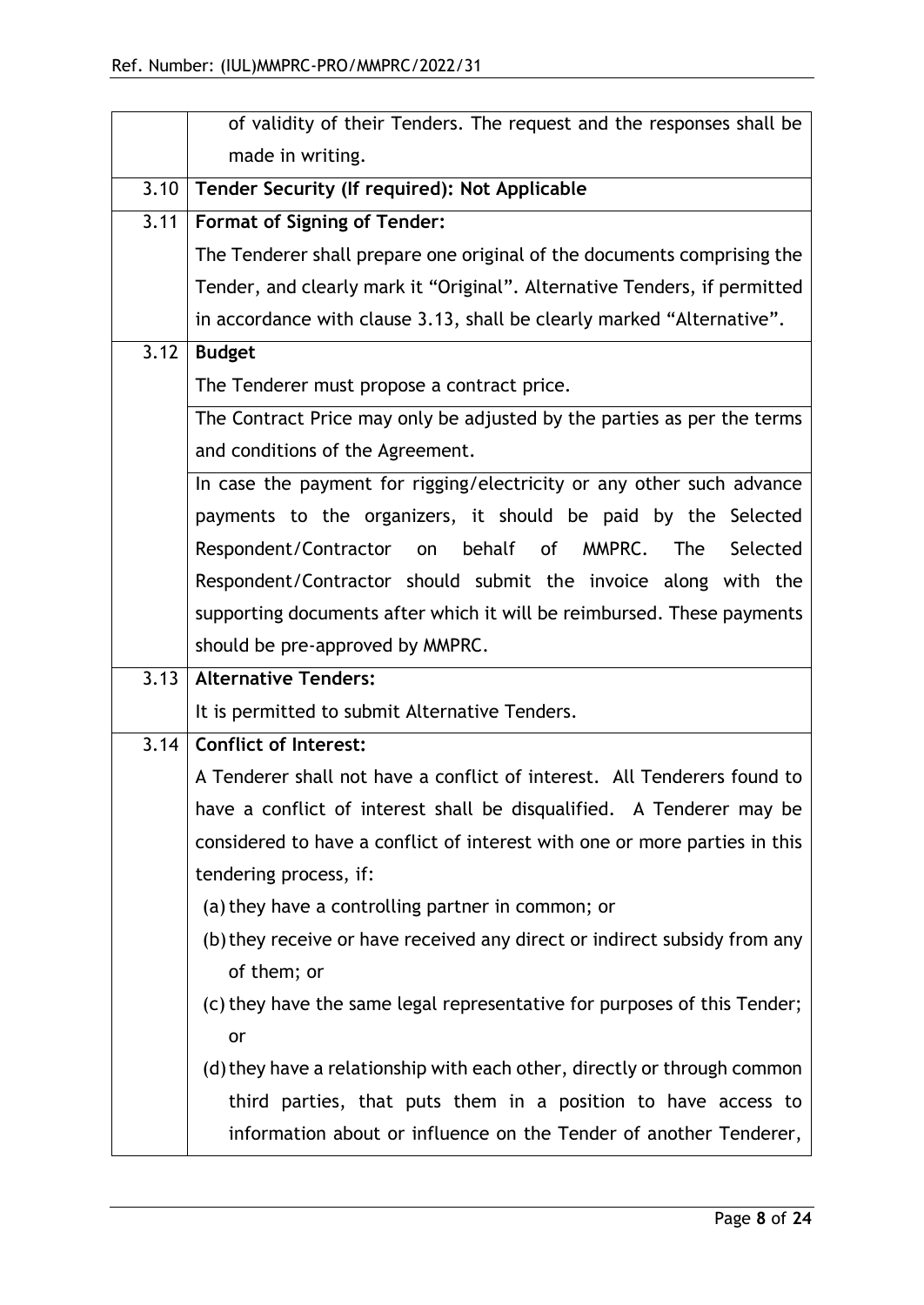|      | or influence the decisions of the Employer regarding this tendering         |
|------|-----------------------------------------------------------------------------|
|      | process; or                                                                 |
|      | (e) a Tenderer participates in more than one Tender in this tendering       |
|      | process. Participation by a Tenderer in more than one Tender will           |
|      | result in the disqualification of all Tenders in which the party is         |
|      | involved. However, this does not limit the inclusion of the same            |
|      | subcontractor in more than one Tender; or                                   |
|      | (f) a Tenderer or any of its affiliates participated as a consultant in the |
|      | preparation of the design or technical specifications of the contract       |
|      | that is the subject of the Tender; or                                       |
|      | (g) a Tenderer, or any of its affiliates has been hired (or is proposed to  |
|      | be hired) by MMPRC.                                                         |
| 3.15 | The Tenderer shall not engage in corrupt or fraudulent practices in the     |
|      | preparation or lodgment of a Bid. The Tenderer shall not have any           |
|      | commercial mutual benefits with other Tenderer(s) submitting the Bids       |
|      | on the date of submission of the Bid.                                       |
|      |                                                                             |
| 3.16 | <b>Authorization:</b>                                                       |
|      | The original and the Alternative Tender shall be signed by a person duly    |
|      | authorized to sign on behalf of the Tenderer. This authorization shall      |
|      | consist of a written confirmation and shall be attached to the Tender.      |
|      | The name and position held by each person signing the authorization must    |
|      | be typed or printed below the signature.                                    |
| 4.   | <b>Submission and Opening of Tenders</b>                                    |
| 4.1  | <b>Sealing of Tenders:</b>                                                  |
| 4.2  | <b>Deadline for Submission of Tenders:</b>                                  |
|      | Tenders must be received by MMPRC at the address and no later than the      |
|      | date and time in clause 1.4 of this document.                               |
|      | MMPRC may, at its discretion, extend the deadline for the submission of     |
|      | Tenders by amending the Tendering Document, in which case all rights        |
|      | and obligations of the MMPRC and Tenderers previously subject to the        |
|      | deadline shall thereafter be subject to the deadline as extended.           |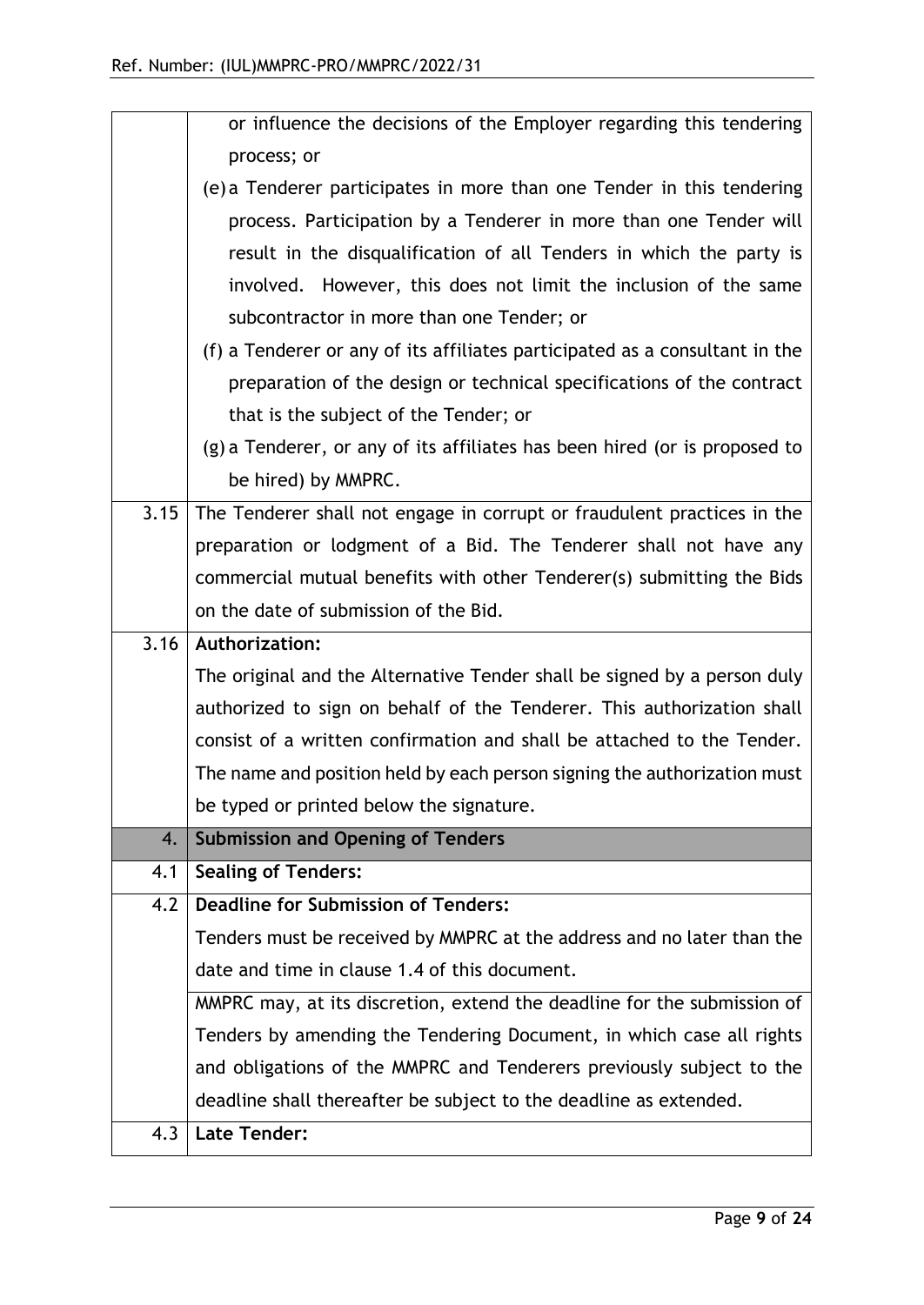|     | MMPRC shall not consider any Tender that arrives after the deadline for                  |
|-----|------------------------------------------------------------------------------------------|
|     | submission of Tenders, in accordance with clause 1.4. Any Tender                         |
|     | received by MMPRC after the deadline for submission of Tenders shall be                  |
|     | declared late, rejected, and returned unopened to the Tenderer.                          |
| 4.4 | <b>Withdrawal and Re-submission:</b>                                                     |
|     | The Respondents may withdraw at any time before the Proposal Due                         |
|     | Date.                                                                                    |
| 4.5 | <b>Best Value Selection and Negotiation</b>                                              |
|     | MMPRC may select the response(s) which demonstrates the best overall                     |
|     | value, including proposed alternatives that will achieve the goals of                    |
|     | MMPRC. MMPRC and a selected Tenderer may negotiate a change in                           |
|     | element of contract performance or cost identified in the original                       |
|     | proposal or the selected Tenderer's response which results in lower costs                |
|     | or more cost effective or better value than was presented in the selected                |
|     | Tenderer's original value.                                                               |
| 5.  | <b>Disqualification</b>                                                                  |
|     | MMPRC shall have absolute discretion to disqualify any Proposal made by                  |
|     | a Respondent on any one or more of the following grounds;                                |
|     | a) The Proposal is not accompanied by documents required to be                           |
|     | submitted (as detailed in clause 3.6) in accordance with this RFP;                       |
|     | b) If the Respondent submits incorrect/ inaccurate/ misleading                           |
|     | information or conceals/suppresses any relevant information                              |
|     |                                                                                          |
|     | c) Where the Respondent seeks to modify the Proposal after Proposal                      |
|     | Due Date without the consent of MMPRC                                                    |
|     | d) Any Proposal that is received after the Proposal Due Date                             |
|     | e) Pending, active, or previous legal action by/ against a Tenderer                      |
|     | /Respondent that may prevent its participation in the Tender                             |
|     | Process or prevent it from fulfilling its respective obligations as                      |
|     | specified and/ or as required in/under this RFP and the                                  |
|     | Agreement; and/ or                                                                       |
|     | If the Respondent is in breach of any of its material contractual<br>f)                  |
|     | obligations at any of its previous contracts with the Government<br>of Maldives or MMPRC |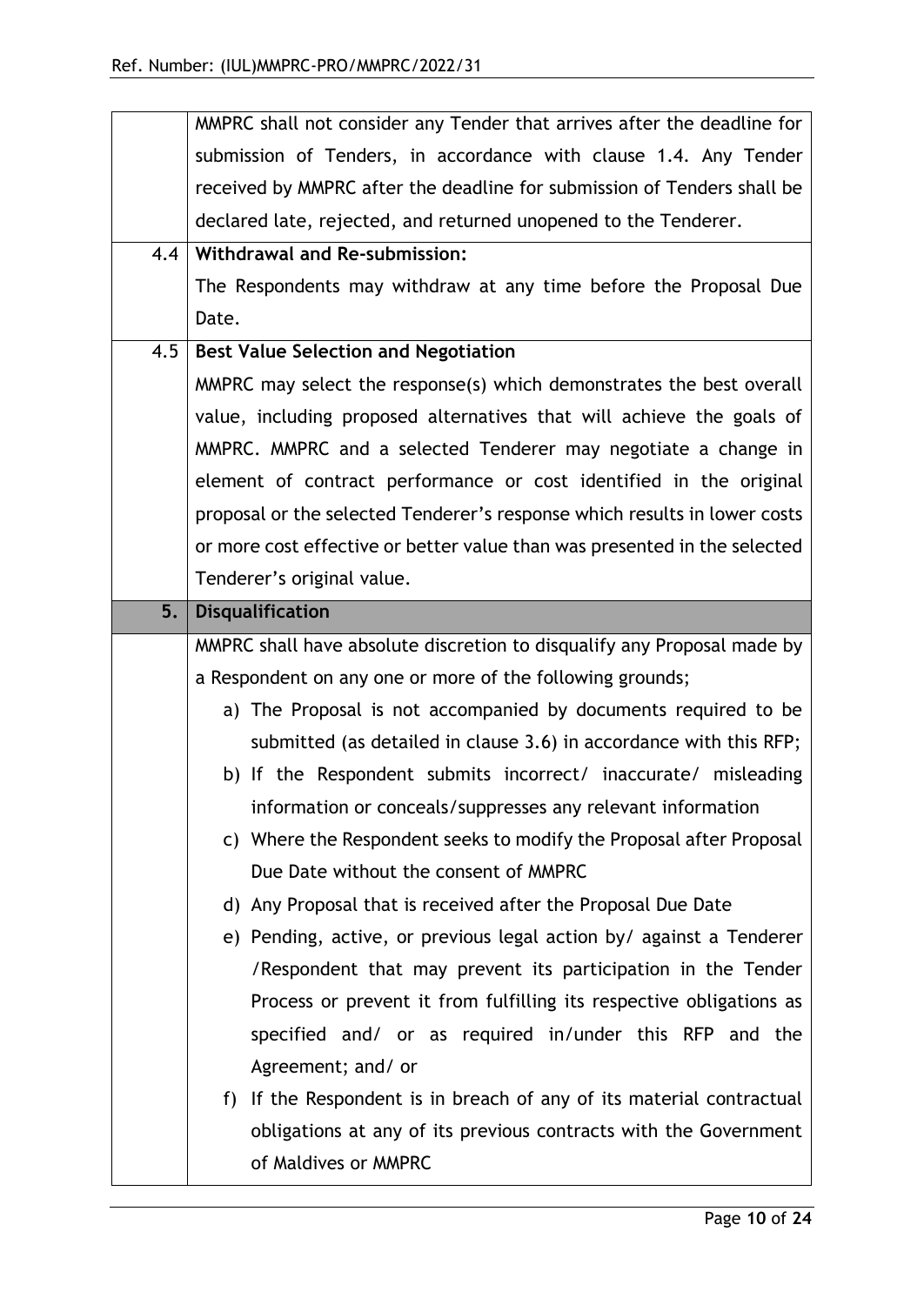| 6.  | <b>Evaluation</b>                                                          |
|-----|----------------------------------------------------------------------------|
| 6.1 | The tender evaluations will be carried out as per the evaluation criteria  |
|     | stated under Section 2 of this document. No other evaluation criteria or   |
|     | methodologies shall be permitted.                                          |
| 6.2 | To assist in the examination, evaluation, and comparison of Bids, MMPRC    |
|     | may, at its discretion, ask any Tenderer for clarification of its Bid. The |
|     | request for clarification and the response shall be in writing, but no     |
|     | change in the price or substance of the Bid shall be sought, offered, or   |
|     | permitted except as required to confirm the correction of arithmetic       |
|     | errors discovered by MMPRC in the evaluation of the Bids.                  |
| 6.3 | From the Bid Due Date until the issue of the Letter of Award, if any       |
|     | Tenderer wishes to contact MMPRC on any matter related to the Bid or       |
|     | the Bid Process, it should be done in writing.                             |
| 6.4 | Any effort on the part of the Tenderers to influence MMPRC in the          |
|     | examination, evaluation, ranking of Bids may result in the rejection of    |
|     | the respective Tenderer's Bid.                                             |
|     |                                                                            |
| 7.  | Tender Security and Performance Guaranty (Not applicable)                  |
| 8.  | Advance Payment - applicable as per procedure                              |
|     | Advance Payment Guaranty - as per procedure                                |
| 9.  | <b>Award of Contract</b>                                                   |
| 9.1 | MMPRC will issue the Letter of Award to the Respondent whose Proposal      |
|     | has been determined to be responsive and has the highest score (the        |
|     | "Selected Respondent").                                                    |
| 9.2 | The Letter of Award will be issued to the Selected Respondent or posted    |
|     | to the Selected Respondent's address, or a scanned version of the Letter   |
|     | of Award shall be sent via e-mail at the address given in the Proposal and |
|     | such handing or posting or e-mail shall be deemed good service of such a   |
|     | notice.                                                                    |
| 9.3 | If the Selected Respondent fails to sign the Agreement within the period   |
|     | prescribed in the Letter of Award, MMPRC shall have the right at its       |
|     | absolute discretion to select the Proposal with the highest score among    |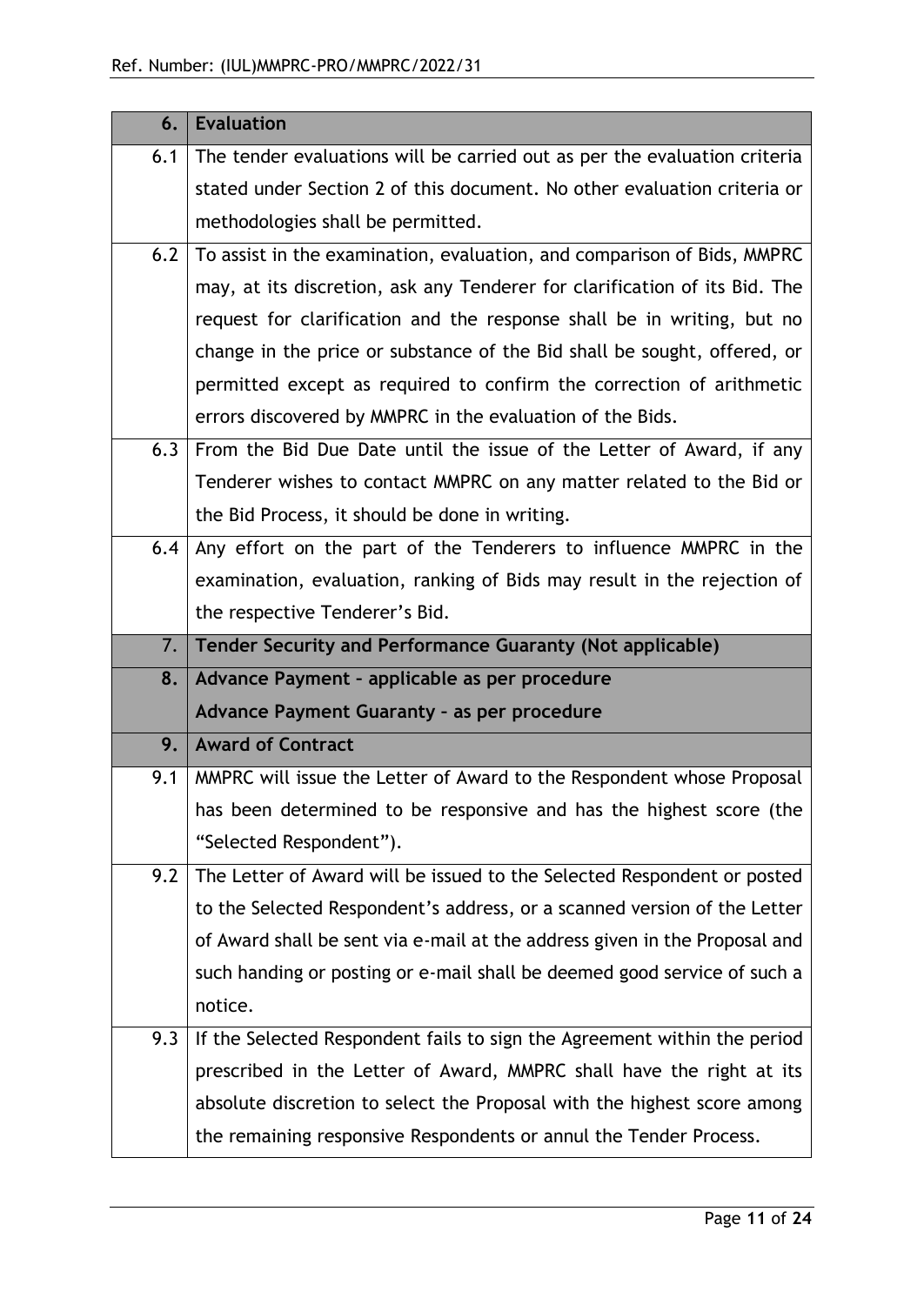| Proposals, at any time prior to signing of the Agreement, without thereby<br>incurring any liability to the Respondents, or any obligation to inform the<br>Respondents of the grounds for MMPRC's action.<br>9.5<br>Upon MMPRC's request, the Selected Respondent shall provide any<br>component missing from the proposed design as per the specification and<br>scope provided by MMPRC in Appendix A of this RFP, without any<br>additional cost.<br><b>Payment Terms</b><br>10.<br>As consideration for the design and construction of the Maldives Stand at<br>10.1<br>the Travel & Tourism Fair Kolkata the Selected Respondent/Contractor<br>shall be compensated in the manner provided below;<br>The amount in Dollar $(\xi)$ equivalent to 15% of the Total Price<br>quoted shall be transferred by MMPRC to the Selected<br>Respondent/Contractor, upon signing of this Agreement, within 30<br>working days upon submission of the invoice and,<br>The amount in Dollar $(5)$ equivalent to 35% of the Total Price<br>$\overline{\phantom{a}}$ |
|-------------------------------------------------------------------------------------------------------------------------------------------------------------------------------------------------------------------------------------------------------------------------------------------------------------------------------------------------------------------------------------------------------------------------------------------------------------------------------------------------------------------------------------------------------------------------------------------------------------------------------------------------------------------------------------------------------------------------------------------------------------------------------------------------------------------------------------------------------------------------------------------------------------------------------------------------------------------------------------------------------------------------------------------------------------|
|                                                                                                                                                                                                                                                                                                                                                                                                                                                                                                                                                                                                                                                                                                                                                                                                                                                                                                                                                                                                                                                             |
|                                                                                                                                                                                                                                                                                                                                                                                                                                                                                                                                                                                                                                                                                                                                                                                                                                                                                                                                                                                                                                                             |
|                                                                                                                                                                                                                                                                                                                                                                                                                                                                                                                                                                                                                                                                                                                                                                                                                                                                                                                                                                                                                                                             |
|                                                                                                                                                                                                                                                                                                                                                                                                                                                                                                                                                                                                                                                                                                                                                                                                                                                                                                                                                                                                                                                             |
|                                                                                                                                                                                                                                                                                                                                                                                                                                                                                                                                                                                                                                                                                                                                                                                                                                                                                                                                                                                                                                                             |
|                                                                                                                                                                                                                                                                                                                                                                                                                                                                                                                                                                                                                                                                                                                                                                                                                                                                                                                                                                                                                                                             |
|                                                                                                                                                                                                                                                                                                                                                                                                                                                                                                                                                                                                                                                                                                                                                                                                                                                                                                                                                                                                                                                             |
|                                                                                                                                                                                                                                                                                                                                                                                                                                                                                                                                                                                                                                                                                                                                                                                                                                                                                                                                                                                                                                                             |
|                                                                                                                                                                                                                                                                                                                                                                                                                                                                                                                                                                                                                                                                                                                                                                                                                                                                                                                                                                                                                                                             |
|                                                                                                                                                                                                                                                                                                                                                                                                                                                                                                                                                                                                                                                                                                                                                                                                                                                                                                                                                                                                                                                             |
|                                                                                                                                                                                                                                                                                                                                                                                                                                                                                                                                                                                                                                                                                                                                                                                                                                                                                                                                                                                                                                                             |
|                                                                                                                                                                                                                                                                                                                                                                                                                                                                                                                                                                                                                                                                                                                                                                                                                                                                                                                                                                                                                                                             |
|                                                                                                                                                                                                                                                                                                                                                                                                                                                                                                                                                                                                                                                                                                                                                                                                                                                                                                                                                                                                                                                             |
|                                                                                                                                                                                                                                                                                                                                                                                                                                                                                                                                                                                                                                                                                                                                                                                                                                                                                                                                                                                                                                                             |
|                                                                                                                                                                                                                                                                                                                                                                                                                                                                                                                                                                                                                                                                                                                                                                                                                                                                                                                                                                                                                                                             |
|                                                                                                                                                                                                                                                                                                                                                                                                                                                                                                                                                                                                                                                                                                                                                                                                                                                                                                                                                                                                                                                             |
| quoted shall be transferred by MMPRC to the Selected                                                                                                                                                                                                                                                                                                                                                                                                                                                                                                                                                                                                                                                                                                                                                                                                                                                                                                                                                                                                        |
| Respondent/Contractor, after the starting of the<br>Stand                                                                                                                                                                                                                                                                                                                                                                                                                                                                                                                                                                                                                                                                                                                                                                                                                                                                                                                                                                                                   |
| construction within 30 working days and,                                                                                                                                                                                                                                                                                                                                                                                                                                                                                                                                                                                                                                                                                                                                                                                                                                                                                                                                                                                                                    |
| Remaining 50% of the Total Price quoted shall be transferred by                                                                                                                                                                                                                                                                                                                                                                                                                                                                                                                                                                                                                                                                                                                                                                                                                                                                                                                                                                                             |
| MMPRC to the Selected Respondent/Contractor, after the end of                                                                                                                                                                                                                                                                                                                                                                                                                                                                                                                                                                                                                                                                                                                                                                                                                                                                                                                                                                                               |
| the fair within 30 working days and,                                                                                                                                                                                                                                                                                                                                                                                                                                                                                                                                                                                                                                                                                                                                                                                                                                                                                                                                                                                                                        |
| Any payment made on behalf MMPRC will be reimbursed once the                                                                                                                                                                                                                                                                                                                                                                                                                                                                                                                                                                                                                                                                                                                                                                                                                                                                                                                                                                                                |
| invoice along with supporting documents are received.                                                                                                                                                                                                                                                                                                                                                                                                                                                                                                                                                                                                                                                                                                                                                                                                                                                                                                                                                                                                       |
| 11<br><b>Penalty &amp; Contract Termination</b>                                                                                                                                                                                                                                                                                                                                                                                                                                                                                                                                                                                                                                                                                                                                                                                                                                                                                                                                                                                                             |
| 11.1<br><b>Penalty:</b>                                                                                                                                                                                                                                                                                                                                                                                                                                                                                                                                                                                                                                                                                                                                                                                                                                                                                                                                                                                                                                     |
|                                                                                                                                                                                                                                                                                                                                                                                                                                                                                                                                                                                                                                                                                                                                                                                                                                                                                                                                                                                                                                                             |
| MMPRC shall have the right to withhold any payment of the Contract                                                                                                                                                                                                                                                                                                                                                                                                                                                                                                                                                                                                                                                                                                                                                                                                                                                                                                                                                                                          |
| Price, if the Selected party fails to deliver any Works in accordance with                                                                                                                                                                                                                                                                                                                                                                                                                                                                                                                                                                                                                                                                                                                                                                                                                                                                                                                                                                                  |
| the terms of the Agreement.                                                                                                                                                                                                                                                                                                                                                                                                                                                                                                                                                                                                                                                                                                                                                                                                                                                                                                                                                                                                                                 |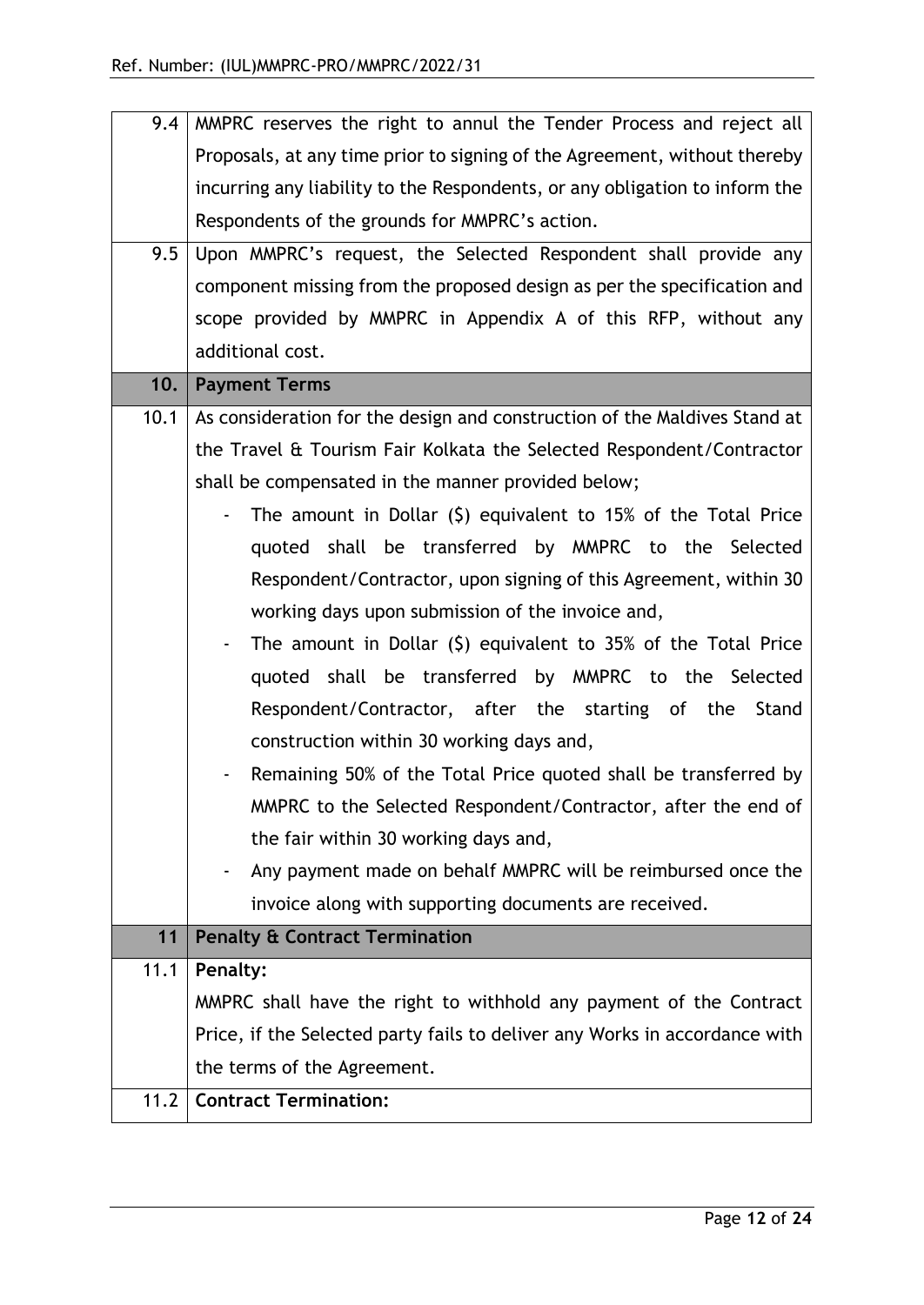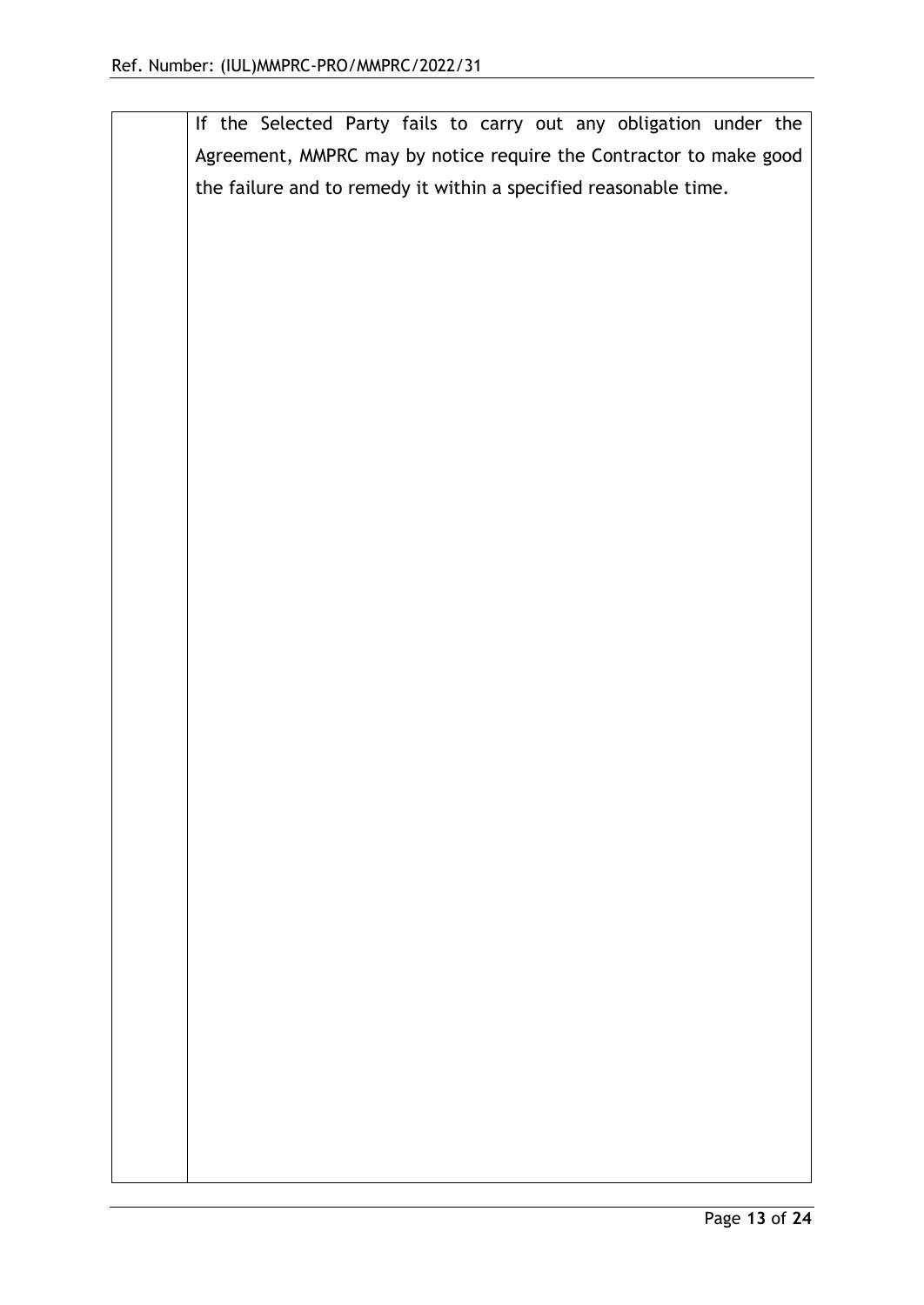$\overline{\phantom{a}}$ 

| Section 2 - Evaluation Criteria |                                                                                                                                                                                                                                                                                                                                                                                                                                                                                                    |              |
|---------------------------------|----------------------------------------------------------------------------------------------------------------------------------------------------------------------------------------------------------------------------------------------------------------------------------------------------------------------------------------------------------------------------------------------------------------------------------------------------------------------------------------------------|--------------|
| Area                            | <b>Details</b>                                                                                                                                                                                                                                                                                                                                                                                                                                                                                     | <b>Marks</b> |
| Contract Price                  | The Tenderer proposing the lowest "Contract"                                                                                                                                                                                                                                                                                                                                                                                                                                                       | 40           |
|                                 | Price" shall receive a maximum mark of Forty                                                                                                                                                                                                                                                                                                                                                                                                                                                       |              |
|                                 | (40), and for remaining proposals marks will be                                                                                                                                                                                                                                                                                                                                                                                                                                                    |              |
|                                 | allocated on pro rata basis.                                                                                                                                                                                                                                                                                                                                                                                                                                                                       |              |
| Stand Design-                   | The marks for the attractiveness of the stand                                                                                                                                                                                                                                                                                                                                                                                                                                                      | 25           |
| Attractiveness                  | design will be given considering the below                                                                                                                                                                                                                                                                                                                                                                                                                                                         |              |
|                                 | mentioned. The design which full fill the                                                                                                                                                                                                                                                                                                                                                                                                                                                          |              |
|                                 | requirements will receive the highest marks.                                                                                                                                                                                                                                                                                                                                                                                                                                                       |              |
|                                 | a) Attractiveness of the overall design:                                                                                                                                                                                                                                                                                                                                                                                                                                                           |              |
|                                 | b) Reflection of the destination in design: Beauty,<br>authenticity and usage of attractive images to<br>show the USPs / experiences of Maldives.                                                                                                                                                                                                                                                                                                                                                  |              |
|                                 | a) Creativity: The design should showcase the<br>Maldives product in a creative manner using the<br>latest technologies without foregoing or<br>hindering any requirement set out in the RFP.                                                                                                                                                                                                                                                                                                      |              |
| Stand Design-                   | The marks for the requirements of the stand                                                                                                                                                                                                                                                                                                                                                                                                                                                        | 20           |
| Requirements                    | design will be given considering the below                                                                                                                                                                                                                                                                                                                                                                                                                                                         |              |
|                                 | mentioned. The design which full fill the                                                                                                                                                                                                                                                                                                                                                                                                                                                          |              |
|                                 | requirements will receive the highest marks.                                                                                                                                                                                                                                                                                                                                                                                                                                                       |              |
|                                 | a) Meeting all the requirements mentioned in the<br>scope and specification in Appendix A                                                                                                                                                                                                                                                                                                                                                                                                          |              |
|                                 | b) Photo Backdrop: A wall or prominent area of<br>the Stand that can be used as a photo backdrop.<br>Should be a visually eye-catching backdrop<br>which can be shared on social media. It should<br>also be visible from outside and easily<br>accessible from the main counter to the visitors<br>passing by. Maldives branding should be visible<br>in this area. The purpose of this area is to<br>attract visitors to Maldives Stand and take a<br>picture and participate in the promotional |              |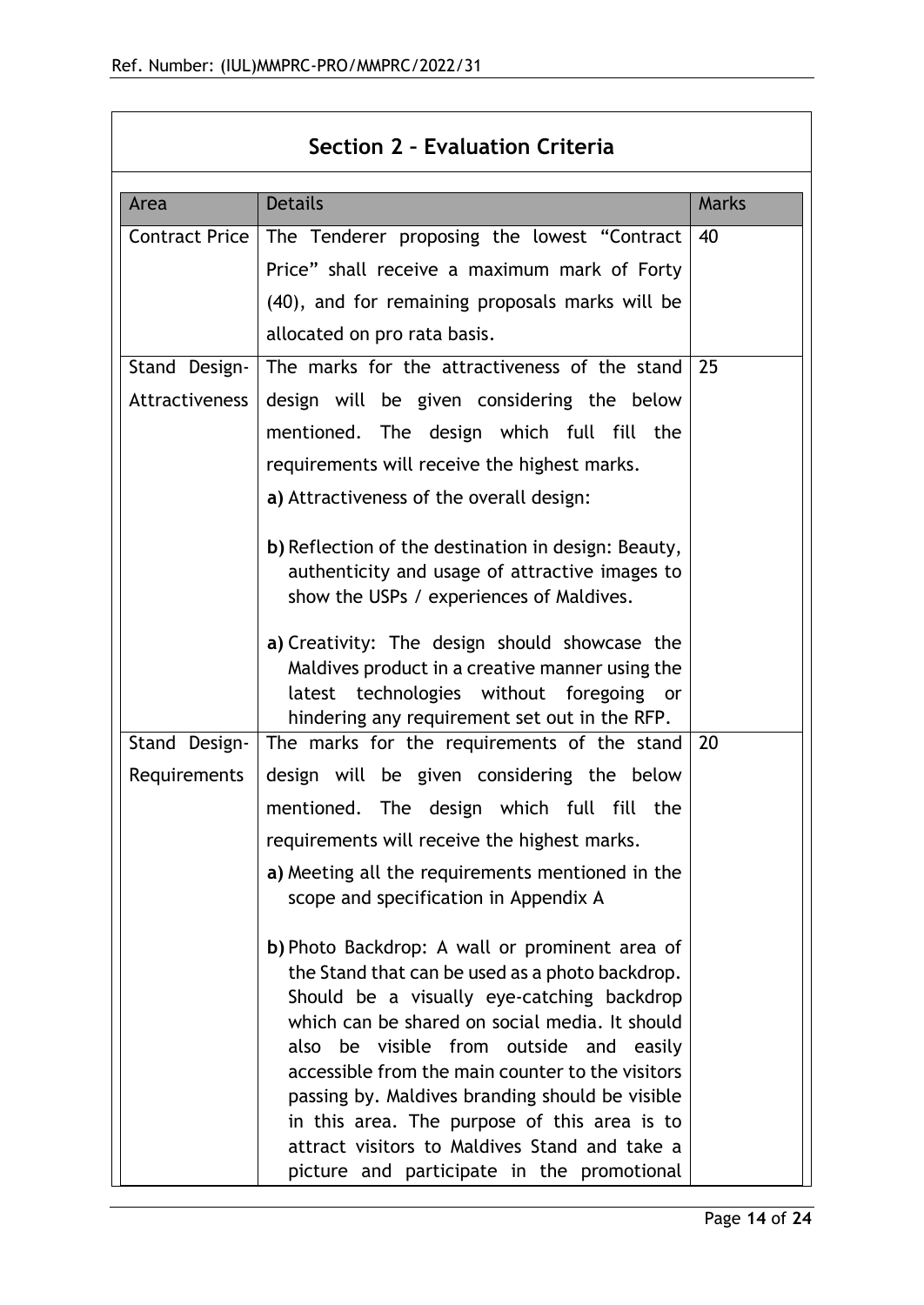|            | social media campaign by sharing these<br>pictures on social media.                                                                                     |     |
|------------|---------------------------------------------------------------------------------------------------------------------------------------------------------|-----|
|            | c) Map of Maldives: There should be a map of<br>Maldives displayed in the stand at a prominent<br>location which is easily accessible to visitors.      |     |
|            | d) Space Utilization: All the requirement set forth<br>in the Scope of Work should be fulfilled in an<br>orderly manner and logically practical format. |     |
| Past       | Marks for experience with related works will be $\vert$ 10                                                                                              |     |
| Experience | given as mentioned below.                                                                                                                               |     |
|            | a) 3 letters: 10 marks                                                                                                                                  |     |
|            | b) 2 letters: 6 marks                                                                                                                                   |     |
|            | c) 1 letter: 3 marks                                                                                                                                    |     |
|            | If the Tenderer/respondent has worked with                                                                                                              |     |
|            | MMPRC and if the performance is found to be                                                                                                             |     |
|            | unsatisfactory, then marks will be deducted.                                                                                                            |     |
|            | Past experience letter will only be accepted as                                                                                                         |     |
|            | complete if the supporting images and details are<br>provided.                                                                                          |     |
| Company    | The Company profile, registration certificate and                                                                                                       | 5   |
| Profile    | tax registration submitted as per this RFP will                                                                                                         |     |
|            | receive full marks.                                                                                                                                     |     |
|            | <b>TOTAL</b>                                                                                                                                            | 100 |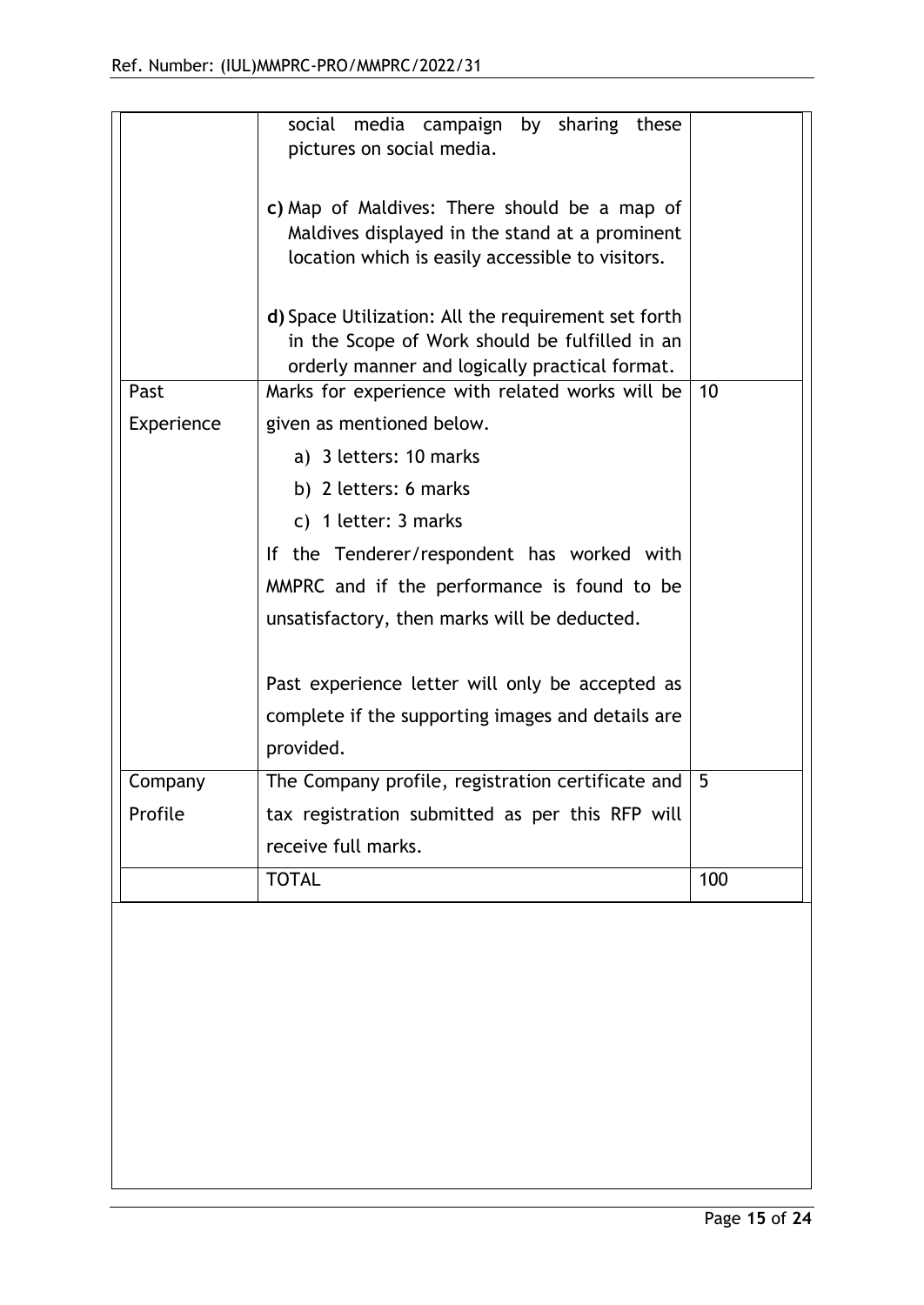| <b>APPENDIX A</b>                          |                      |                                                                                                                                                                                                                                                                                                                                                                                                                                                                                                                                        |  |
|--------------------------------------------|----------------------|----------------------------------------------------------------------------------------------------------------------------------------------------------------------------------------------------------------------------------------------------------------------------------------------------------------------------------------------------------------------------------------------------------------------------------------------------------------------------------------------------------------------------------------|--|
| Section 3 - Scope of Work & Specifications |                      |                                                                                                                                                                                                                                                                                                                                                                                                                                                                                                                                        |  |
| 1                                          | <b>SCOPE OF WORK</b> |                                                                                                                                                                                                                                                                                                                                                                                                                                                                                                                                        |  |
|                                            | 1.1.                 | Main requirement of the project is to design a functional<br>Stand for Maldives according to MMPRC's requirements (the<br>"Stand"), and Construction of the Stand in accordance with<br>the Regulations set by TTF Travel & Tourism Fair Kolkata, Fair<br>organizers (Refer to organizer's official website<br>(https://www.ttfotm.com/). It is the responsibility of the<br>bidder to take all measures set out by the fair organisers with<br>regard to COVID19.                                                                     |  |
|                                            | 1.2.                 | In addition, the scope of the works shall include;                                                                                                                                                                                                                                                                                                                                                                                                                                                                                     |  |
|                                            |                      | 1.2.1 The construction of the components of the Stand, and<br>the construction of the stand at the Site provided to<br>MMPRC by Fairfest Media Limited organizers for the<br>year 2022;                                                                                                                                                                                                                                                                                                                                                |  |
|                                            |                      | 1.2.2 Complete construction and handover of the finished<br>stand 24 hours before the opening time of the fair,<br>allowing sufficient time for MMPRC officials to arrange<br>materials and finalise the stand. In addition, the stand<br>should be cleaned and garbage should be cleared from<br>the stand area at the time of handing over the finished<br>stand and it should be ready for immediate usage.<br>1.2.3 The process of disassembling the stand should start as<br>soon as the stand is handed over by MMPRC at the end |  |
|                                            |                      | of the Fair. This should be carried out according to the<br>organiser's guidelines.                                                                                                                                                                                                                                                                                                                                                                                                                                                    |  |
|                                            | 1.3.                 | Interested parties need to submit a design and the cost                                                                                                                                                                                                                                                                                                                                                                                                                                                                                |  |
|                                            |                      | estimated to construct the Maldives stand at TTF Travel &                                                                                                                                                                                                                                                                                                                                                                                                                                                                              |  |
|                                            |                      | Tourism Fair Kolkata 2022                                                                                                                                                                                                                                                                                                                                                                                                                                                                                                              |  |
| $\overline{2}$                             |                      | CONCEPT FOR THE DESIGN PROPOSED BY THE BIDDER/RESPONDENT                                                                                                                                                                                                                                                                                                                                                                                                                                                                               |  |
|                                            |                      | The Stand concept and design should be presented in a<br>contemporary design to attractively showcase the country's unique<br>tourism product, whilst at the same time inspired by the element                                                                                                                                                                                                                                                                                                                                         |  |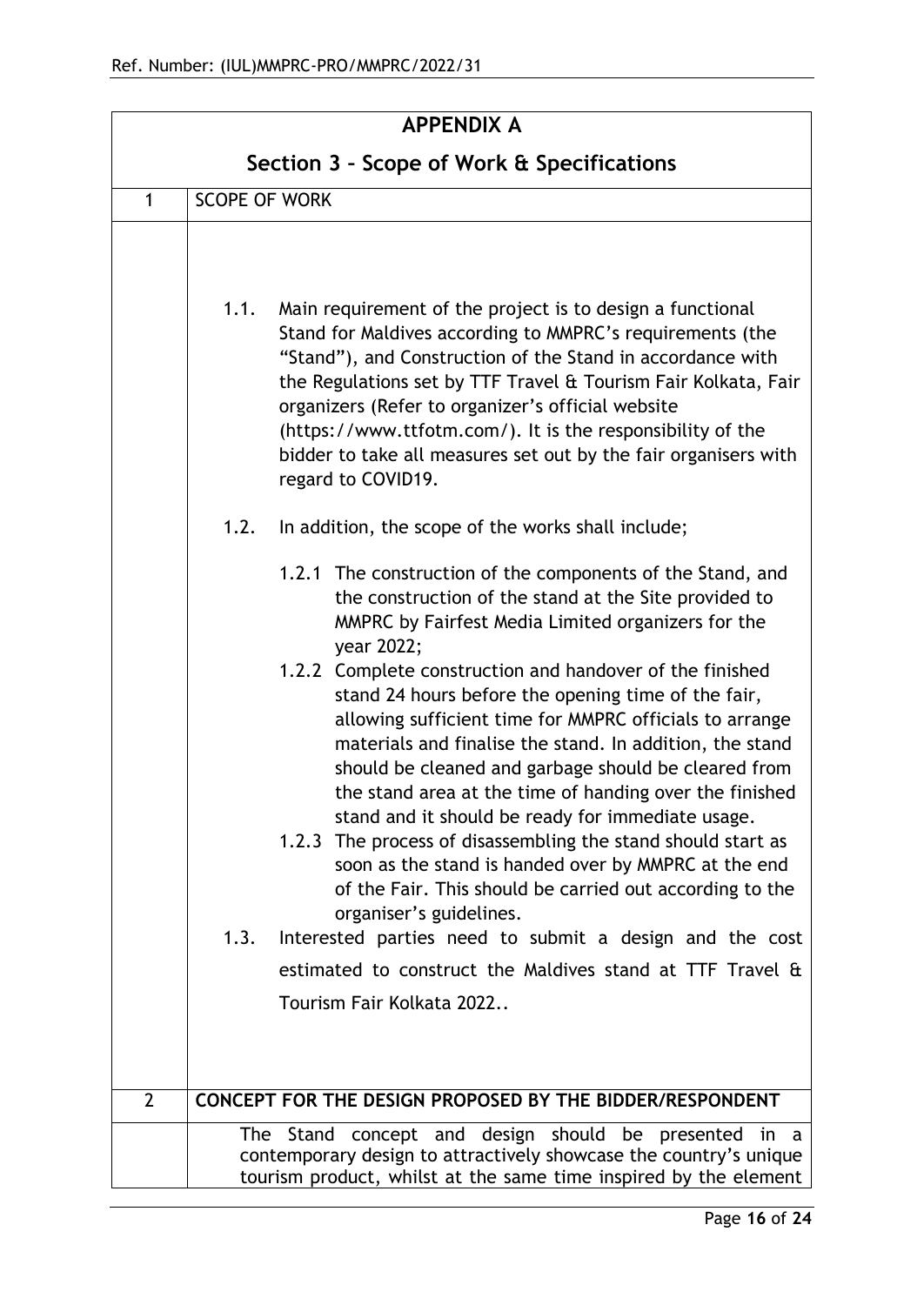|         | of luxury and usage of authentic Maldivian designs representing the<br>unique features of the island destination. While proposing the<br>design all regulations set out by the fair organisers in giving proper<br>social distancing and other preventive measures should be<br>considered.                                                                                                                                                                                                                                                                |  |  |  |
|---------|------------------------------------------------------------------------------------------------------------------------------------------------------------------------------------------------------------------------------------------------------------------------------------------------------------------------------------------------------------------------------------------------------------------------------------------------------------------------------------------------------------------------------------------------------------|--|--|--|
| points; | 2.1 The concept and design should strongly address the following                                                                                                                                                                                                                                                                                                                                                                                                                                                                                           |  |  |  |
|         | 2.1.1 Attractiveness of the overall design                                                                                                                                                                                                                                                                                                                                                                                                                                                                                                                 |  |  |  |
|         | 2.1.2 Reflection of the destination in design/ Beauty,<br>authenticity and usage of attractive images to show the<br>USPs / experiences of Maldives                                                                                                                                                                                                                                                                                                                                                                                                        |  |  |  |
|         | 2.1.3 Creativity - The design should showcase the Maldives<br>product in a creative manner using the latest technologies<br>without hindering any requirement set out in the RFP.                                                                                                                                                                                                                                                                                                                                                                          |  |  |  |
|         | 2.1.4 Meeting all the requirements mentioned in the Scope and<br>Specifications in Appendix A                                                                                                                                                                                                                                                                                                                                                                                                                                                              |  |  |  |
|         | 2.1.5 Photo Backdrop - A wall or prominent area of the Stand<br>that can be used as a photo backdrop. Should be a visually<br>eye-catching backdrop which is "instagrammable". It<br>should also be visible from outside and easily accessible<br>from the main counter to the visitors passing by. Maldives<br>branding should be visible in this area. The purpose of this<br>area is to attract visitors to Maldives Stand and take a<br>picture and participate in the promotional social media<br>campaign by sharing these pictures on social media. |  |  |  |
|         | 2.1.6 In addition to the photo backdrop a virtual reality area<br>should be incorporated in the design. Virtual contents<br>should be displayed with a motion sensor. This area should<br>be easily accessible to the visitors and all regulations set<br>out by the fair organiser with regard to social distancing<br>measures should be taken care of.                                                                                                                                                                                                  |  |  |  |
|         | 2.1.7 Map of Maldives - Map of Maldives should be displayed<br>within the Stand at a prominent location easily accessible<br>to visitors.                                                                                                                                                                                                                                                                                                                                                                                                                  |  |  |  |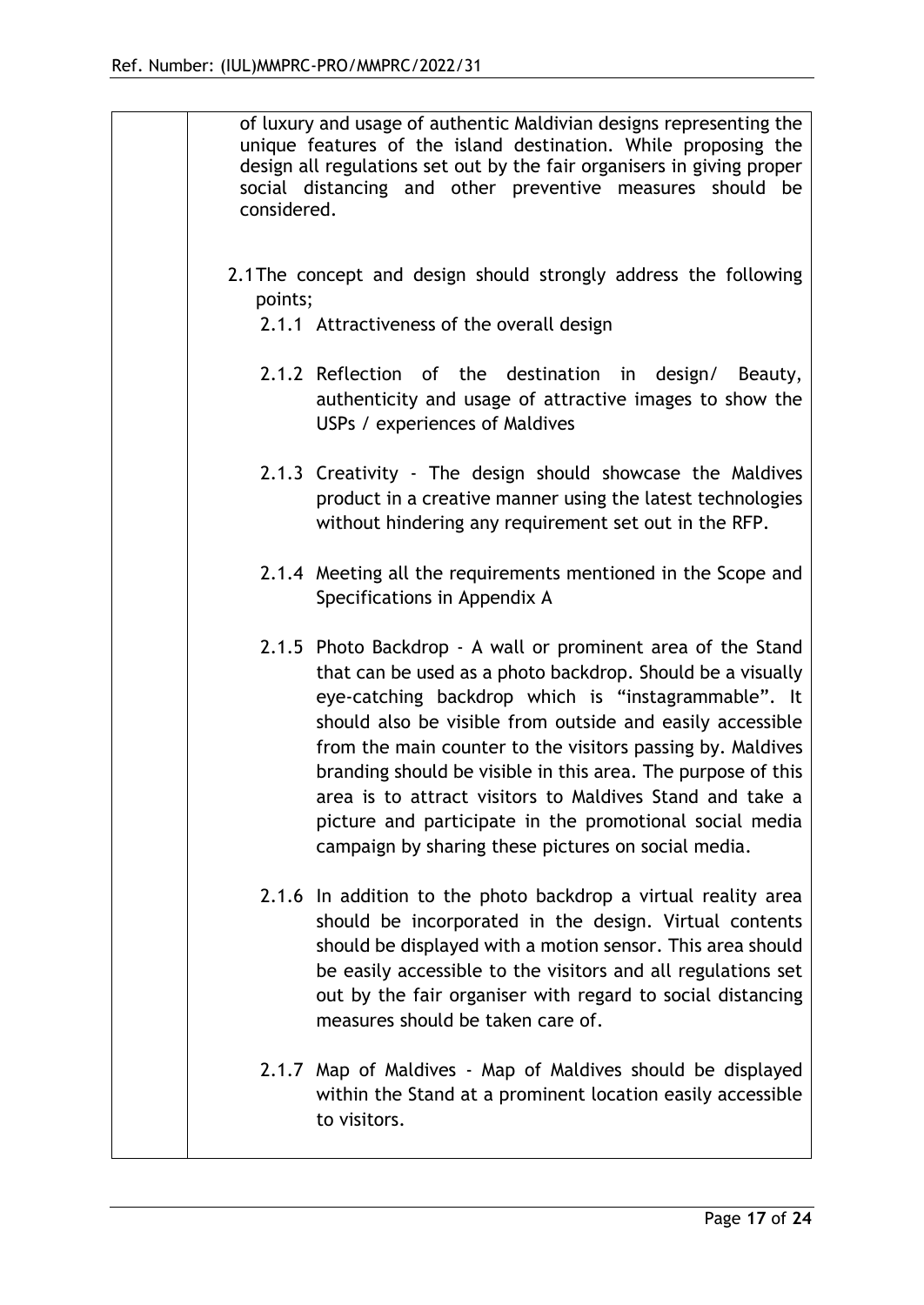|   | 2.1.8 Space Utilization - All the requirements set forth in the                                                                                                                                                                                                                                                                                                                                                                                                                                                                                                   |  |  |  |  |  |  |
|---|-------------------------------------------------------------------------------------------------------------------------------------------------------------------------------------------------------------------------------------------------------------------------------------------------------------------------------------------------------------------------------------------------------------------------------------------------------------------------------------------------------------------------------------------------------------------|--|--|--|--|--|--|
|   | Scope of Work should be fulfilled in an orderly, logically                                                                                                                                                                                                                                                                                                                                                                                                                                                                                                        |  |  |  |  |  |  |
|   | practical manner at the same time consideration should be                                                                                                                                                                                                                                                                                                                                                                                                                                                                                                         |  |  |  |  |  |  |
|   | given to take all preventive measures regarding COVID19                                                                                                                                                                                                                                                                                                                                                                                                                                                                                                           |  |  |  |  |  |  |
|   | set out by the fair organiser                                                                                                                                                                                                                                                                                                                                                                                                                                                                                                                                     |  |  |  |  |  |  |
| 3 | <b>STAND REQUIREMENTS</b>                                                                                                                                                                                                                                                                                                                                                                                                                                                                                                                                         |  |  |  |  |  |  |
|   | Stand should have lockable counters, storage and a reception desk<br>and should be arranged in a logical and practical manner considering<br>the new social distancing rules implemented by the fair organiser.<br>The furniture and decorative items used should be simple and<br>elegant to bring out the luxury image of the destination. The<br>measurements given in specific areas should meet the criteria. Items<br>with no specific measurements are left for the designer's choice. All<br>furniture/equipment requirements are stated under each item. |  |  |  |  |  |  |
|   | <b>Counters</b><br>3.1.                                                                                                                                                                                                                                                                                                                                                                                                                                                                                                                                           |  |  |  |  |  |  |
|   | There must be separate lockable counters around the Stand<br>with the storing capacity for brochures and bags. However,<br>there should be easy access into the Stand from all the sides.<br>There should be a maximum number of counters that aligns<br>with the COVID-19 safety guidelines provided by the fair<br>organiser. Counters sizes should be as follows;                                                                                                                                                                                              |  |  |  |  |  |  |
|   | 3.1.1 The width of the counter should be a minimum<br>of 24 inches.                                                                                                                                                                                                                                                                                                                                                                                                                                                                                               |  |  |  |  |  |  |
|   | 3.1.2 The counters should have a height of 43 inches<br>from the floor.                                                                                                                                                                                                                                                                                                                                                                                                                                                                                           |  |  |  |  |  |  |
|   | 3.1.3 The height of counter dividers should be 6<br>inches                                                                                                                                                                                                                                                                                                                                                                                                                                                                                                        |  |  |  |  |  |  |
|   | 3.1.4 Should there be any structures/walls behind<br>the counter then there should be a gap of 48<br>inches.                                                                                                                                                                                                                                                                                                                                                                                                                                                      |  |  |  |  |  |  |
|   | 3.1.5 Should display co-exhibitor names on the front<br>of the counter.                                                                                                                                                                                                                                                                                                                                                                                                                                                                                           |  |  |  |  |  |  |
|   | 3.1.6 Should include counter stools.                                                                                                                                                                                                                                                                                                                                                                                                                                                                                                                              |  |  |  |  |  |  |
|   | 3.1.7 Should include universal electric plug points in<br>each counter.                                                                                                                                                                                                                                                                                                                                                                                                                                                                                           |  |  |  |  |  |  |
|   | 3.1.8 Should include lockable drawers in each<br>counter. Individual keys for each lock at the<br>counter must be provided.                                                                                                                                                                                                                                                                                                                                                                                                                                       |  |  |  |  |  |  |
|   | 3.2.<br>Reception                                                                                                                                                                                                                                                                                                                                                                                                                                                                                                                                                 |  |  |  |  |  |  |
|   | 3.2.1 One reception desk with shelves and two lockable<br>drawers to store promotional materials should be<br>included in the design.                                                                                                                                                                                                                                                                                                                                                                                                                             |  |  |  |  |  |  |
|   | 3.2.2 Furniture: 2 stools for the receptionists.                                                                                                                                                                                                                                                                                                                                                                                                                                                                                                                  |  |  |  |  |  |  |
|   |                                                                                                                                                                                                                                                                                                                                                                                                                                                                                                                                                                   |  |  |  |  |  |  |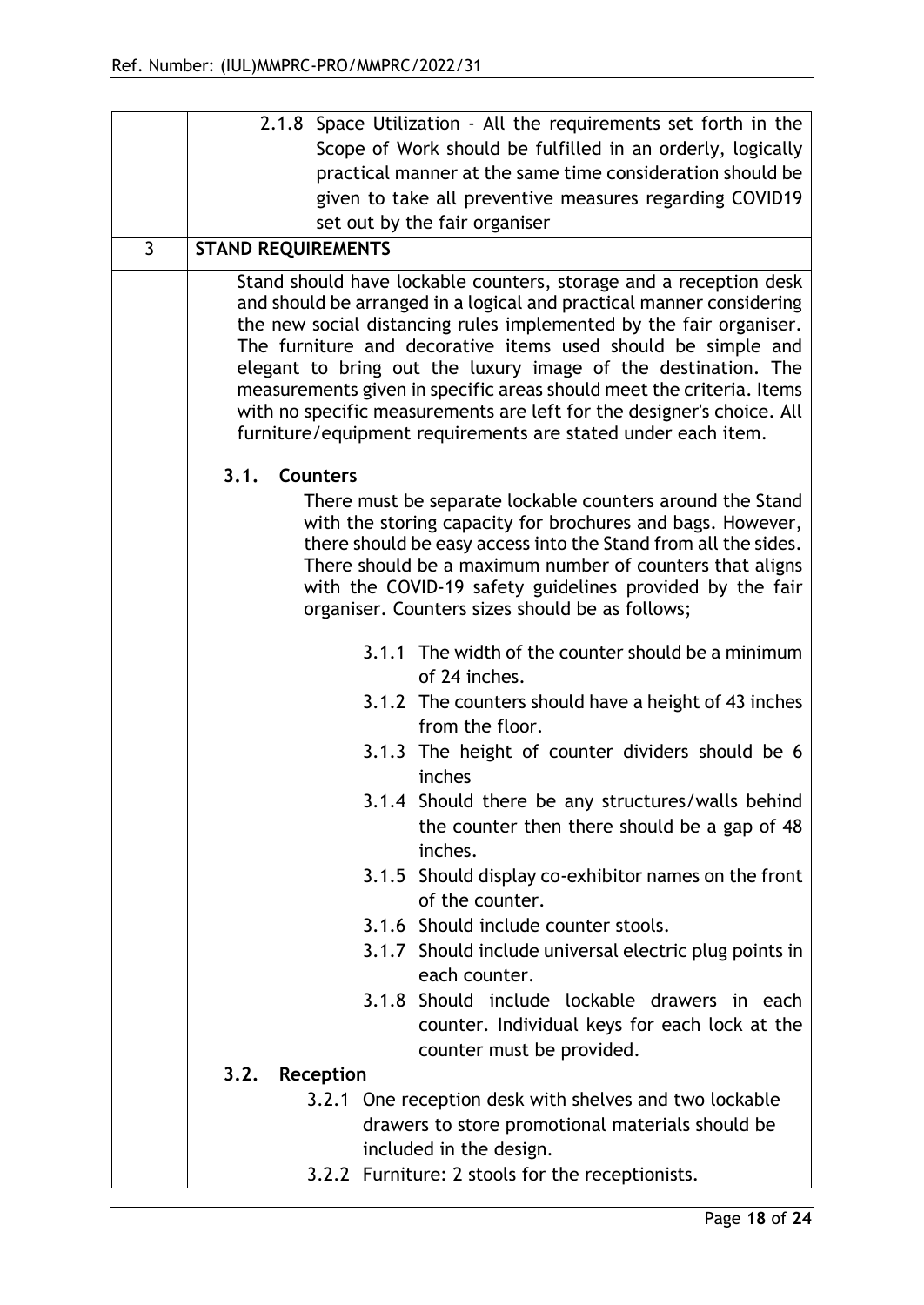|  | 3.2.3 Should include universal electric plug points.                                                                                                                                                                                                                                                                                                                                                                                                                                                                                                                          |
|--|-------------------------------------------------------------------------------------------------------------------------------------------------------------------------------------------------------------------------------------------------------------------------------------------------------------------------------------------------------------------------------------------------------------------------------------------------------------------------------------------------------------------------------------------------------------------------------|
|  | 3.3. Storage Room<br>3.3.1 A lockable storage should be within the Stand to store<br>promotional materials, should accommodate boxes<br>and hand carry trolley luggage.<br>3.3.2 Should include a lockable cupboard to store valuable<br>materials.<br>3.3.3 Should include Racks to keep brochures, bags and<br>other promotional materials. The racks should be<br>able to hold an approximate weight of not less than                                                                                                                                                      |
|  | 120 <sub>kg</sub> .<br>3.3.4 Should include universal electric plug points.                                                                                                                                                                                                                                                                                                                                                                                                                                                                                                   |
|  | 3.4. Meeting Area<br>3.4.1 There should be maximum number of meeting tables<br>that aligns with the COVID-19 safety guidelines<br>provided by the fair organiser<br>3.4.2 There should be 4 chairs per table<br>3.4.3 Should include universal electric plug points for each<br>table.                                                                                                                                                                                                                                                                                        |
|  | 3.5. Displays<br>3.5.1 LED Screen with USB port should be on display facing the<br>main entrance of the stand. LED Screen should be of a<br>size which can easily be accommodated to the stand.<br>3.5.2 Should provide adequate sound.<br>3.5.3 In addition to the above, relevant photos, decorative<br>materials and equipment can be used in the design to<br>enhance the quality of the stand.<br>3.5.4 Participation list should be displayed in vertical format<br>in a plasma screen of 50" in a prominent location, ideally<br>next to the main information counter. |
|  | 3.6. Stand Name<br>3.6.1 Name of the Stand should be "Maldives" with the logo<br>(Annex D) which should be visible from all sides.<br>Maximum visibility of the stand name should be<br>provided.<br>3.6.2 A hanging banner with the Maldives logo (As per<br>Appendix D) visible from all the sides needs to be placed<br>above the stand.                                                                                                                                                                                                                                   |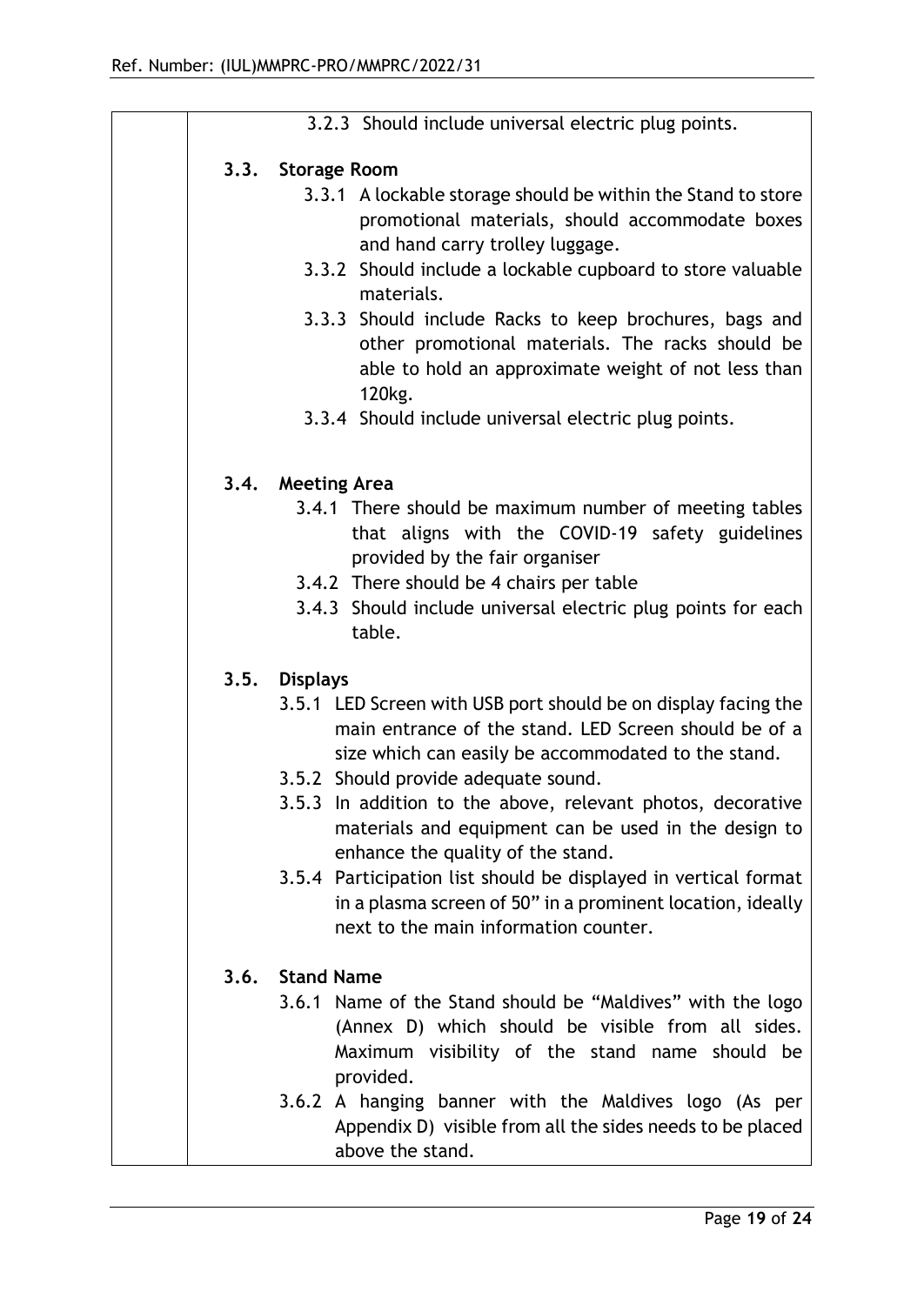|                | 3.6.3 Maldives branding (As per Appendix D) should be visible<br>at prominent locations within the stand incorporated to<br>the overall stand design. |                                                                                                                                                                                                                                                                                                                                                                                                                |  |
|----------------|-------------------------------------------------------------------------------------------------------------------------------------------------------|----------------------------------------------------------------------------------------------------------------------------------------------------------------------------------------------------------------------------------------------------------------------------------------------------------------------------------------------------------------------------------------------------------------|--|
|                |                                                                                                                                                       | 3.7. Additional Services<br>3.7.1 Should provide a coffee machine (with sugar, milk, coffee<br>capsule) with at least 100 paper cups. (Not single use<br>plastic)<br>3.7.2 Should provide water bottles for the fair duration. (Not<br>single use plastic)<br>3.7.3 Should provide daily cleaning and garbage disposal services<br>for the fair duration.<br>3.7.4 Should provide hand sanitizers at the stand |  |
| $\overline{4}$ |                                                                                                                                                       | ADDITIONAL CONDITIONS AND REQUIREMENTS                                                                                                                                                                                                                                                                                                                                                                         |  |
|                |                                                                                                                                                       | 4.1. The design should be in conformity to the Maldives Stand concept<br>and Design Requirement and Stand Building Regulations set by<br>fairfest Media, TTF Travel & Tourism Fair Kolkata organisers.                                                                                                                                                                                                         |  |
|                |                                                                                                                                                       | 4.2. It is the duty of the Selected Party to meet specific requirements<br>of the TTF Travel & Tourism Fair Kolkata organisers, so that the<br>Stand receives due recognition from the organizer and public.                                                                                                                                                                                                   |  |
|                |                                                                                                                                                       | 4.3. Additional services such as electricity, rigging, internet<br>connections etc needs to be ordered by the Selected Party<br>(Contractor) on behalf of MMPRC (with prior approval) and billed<br>to MMPRC.                                                                                                                                                                                                  |  |
|                |                                                                                                                                                       | 4.4. All documentations necessary for Stand design approval should be<br>submitted by the Selected Party before the deadline specified by<br>the TTF Travel & Tourism Fair Kolkata organisors.                                                                                                                                                                                                                 |  |
|                |                                                                                                                                                       | 4.5. All the graphics shall be provided by MMPRC                                                                                                                                                                                                                                                                                                                                                               |  |
|                |                                                                                                                                                       | 4.6. Complete construction and handover of the finished stand 24 hours<br>before the opening time of the fair.                                                                                                                                                                                                                                                                                                 |  |
|                |                                                                                                                                                       | 4.7. Any cost which may arise outside of the above quotation shall be<br>borne by the Selected Party.                                                                                                                                                                                                                                                                                                          |  |
|                |                                                                                                                                                       | 4.8. Sufficient amount of lighting (where required) should be used                                                                                                                                                                                                                                                                                                                                             |  |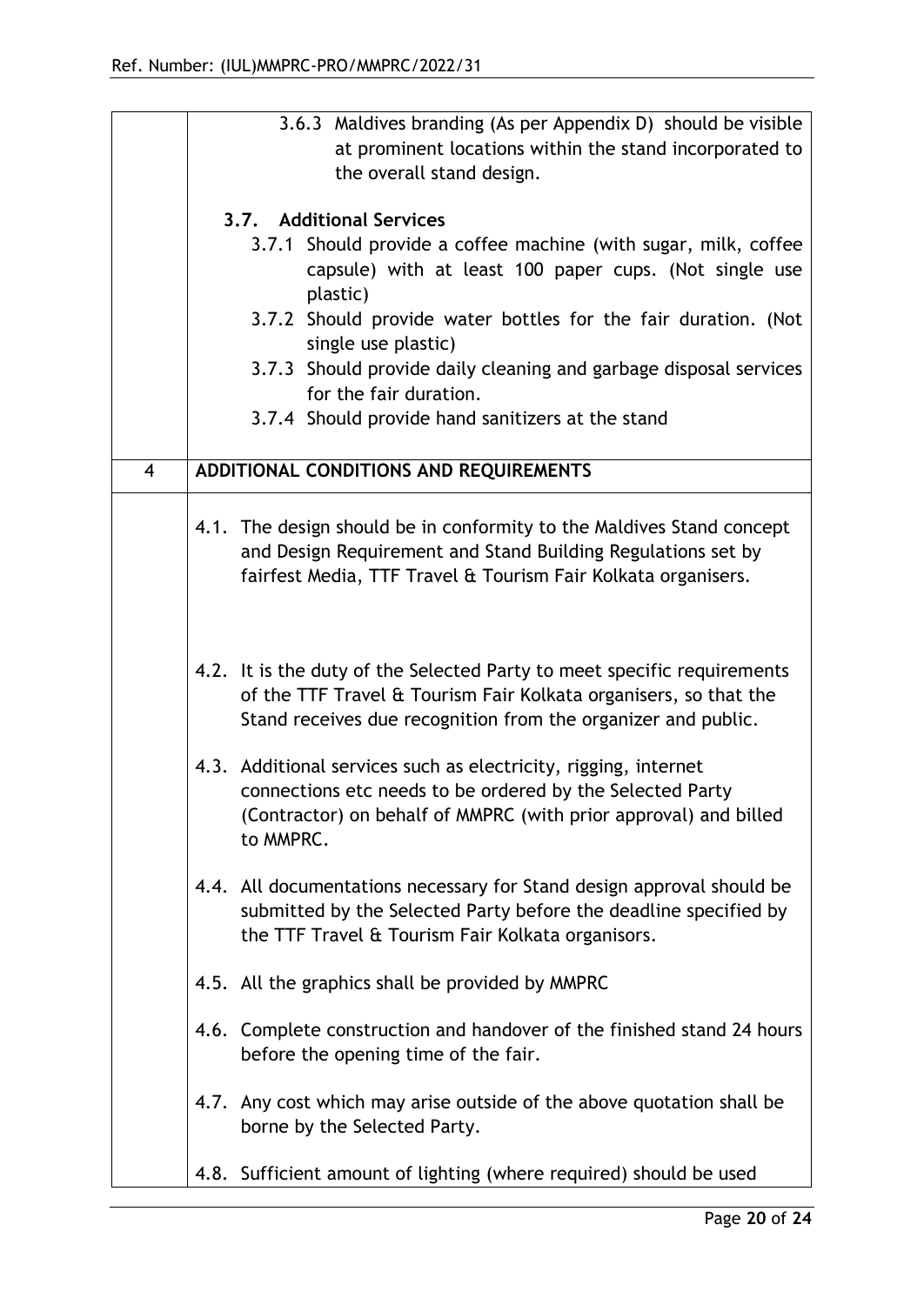|  |                                                                                                                                                                                                                      | when designing the Stand                                |
|--|----------------------------------------------------------------------------------------------------------------------------------------------------------------------------------------------------------------------|---------------------------------------------------------|
|  |                                                                                                                                                                                                                      | 4.9. Additional covid-19 protection gears at the stand. |
|  | 4.10. The fair organisers only allow pre-fabricated design<br>4.11. The price quoted by the bidder should include all the<br>aforementioned requirements. MMPRC should not be borne to pay<br>any additional charge. |                                                         |
|  |                                                                                                                                                                                                                      |                                                         |
|  |                                                                                                                                                                                                                      |                                                         |
|  |                                                                                                                                                                                                                      |                                                         |
|  |                                                                                                                                                                                                                      |                                                         |
|  |                                                                                                                                                                                                                      |                                                         |
|  |                                                                                                                                                                                                                      |                                                         |
|  |                                                                                                                                                                                                                      |                                                         |
|  |                                                                                                                                                                                                                      |                                                         |
|  |                                                                                                                                                                                                                      |                                                         |
|  |                                                                                                                                                                                                                      |                                                         |
|  |                                                                                                                                                                                                                      |                                                         |
|  |                                                                                                                                                                                                                      |                                                         |
|  |                                                                                                                                                                                                                      |                                                         |
|  |                                                                                                                                                                                                                      |                                                         |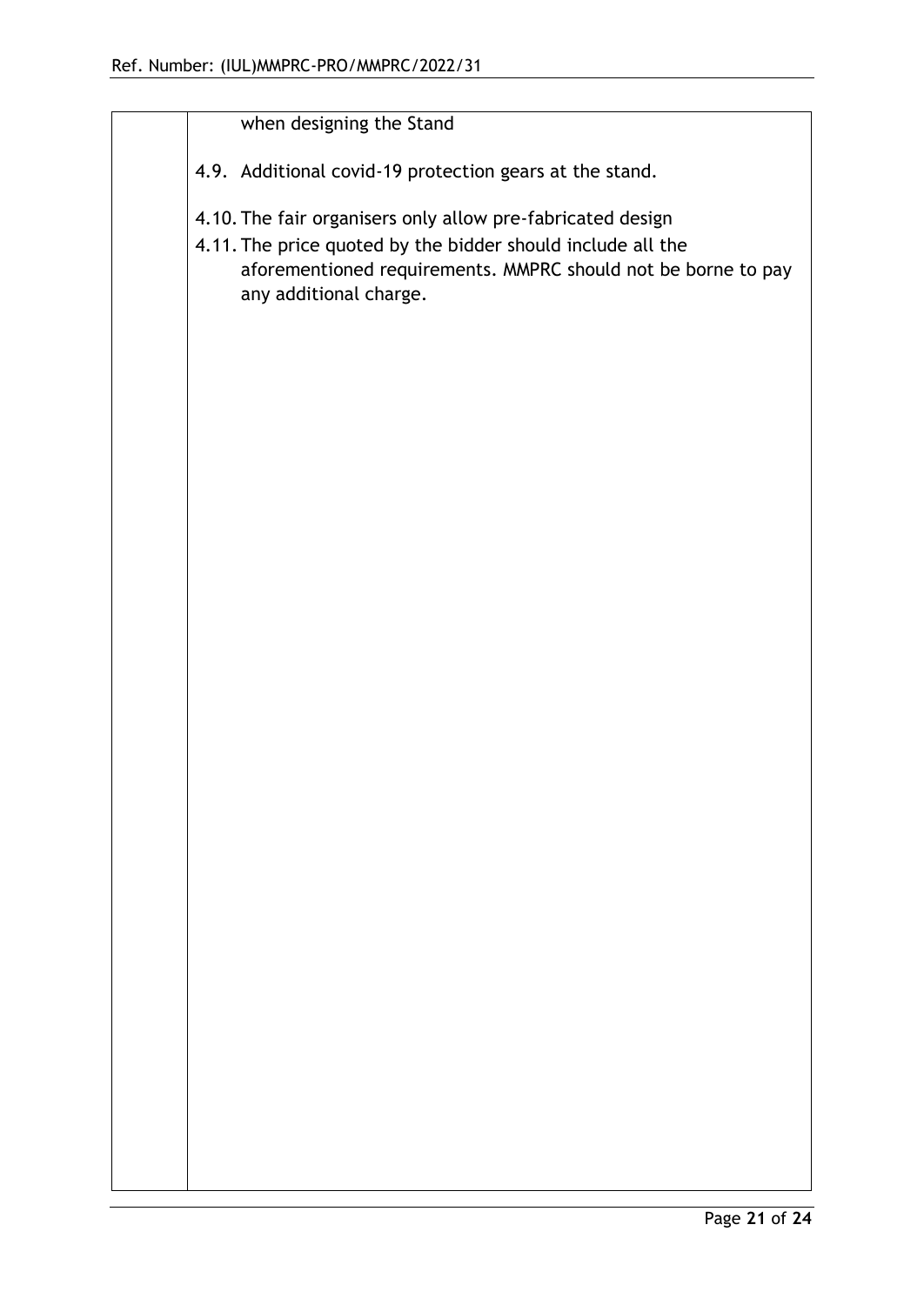#### **Section 4 – COVER LETTER**

The CEO & Managing Director, Maldives Marketing and Public Relations Corporation H. Zonaria,2nd Floor, Boduthakurufaanu Magu, Male' Republic of Maldives

Dear Sir,

#### **Sub: Proposal to design and construct the Maldives Stand at TTF KOLKATA**

Having examined all the information provided, we the undersigned offer to design and construct the Maldives Stand at TTF KOLKATA, as per the requirements of the RFP (the "Works") as set out in this Proposal.

We agree to undertake and complete the Works for a total sum of Dollars (\$) *……………………………………………………………… (In words)* Dollars (\$) .................. (In numbers). (The "Contract Price") inclusive of all applicable taxes (including tax). A summary of the annual breakdown of the Contract Price is provided below;

| Year                                           | <b>Price excluding Tax</b> | Tax $(5)$          | Total Price $(5)$ /<br>Year |
|------------------------------------------------|----------------------------|--------------------|-----------------------------|
| <b>TTF KOLKATA</b><br>2022                     |                            |                    |                             |
|                                                |                            |                    |                             |
| Added options should be included in this table |                            |                    |                             |
|                                                |                            | Contract Price(\$) |                             |

We undertake, if our Proposal is accepted, to complete the Works within the deadlines and as per the specifications provided by MMPRC. We have examined the RFP and have no reservations to the RFP Documents, including Addenda issued. We are not insolvent, in receivership, bankrupt or being wound up. Our affairs are not being administered by a court or a judicial officer and our business activities are not being suspended and not the subject of legal proceedings for any of the foregoing.

Until a formal agreement is executed with MMPRC, this Proposal, together with written acceptance thereof and MMPRC's notification of award, shall constitute a binding contract if we are selected as the Successful Respondent.

*Date: ……………………………………. Name of the Bidder/Respondent: ………………………………………………………………………* 

*Signature of the Authorized Person: ………………………………. Name of the Authorized Person: ………………………………………………. Company rubber stamp/seal*

*………………………………………*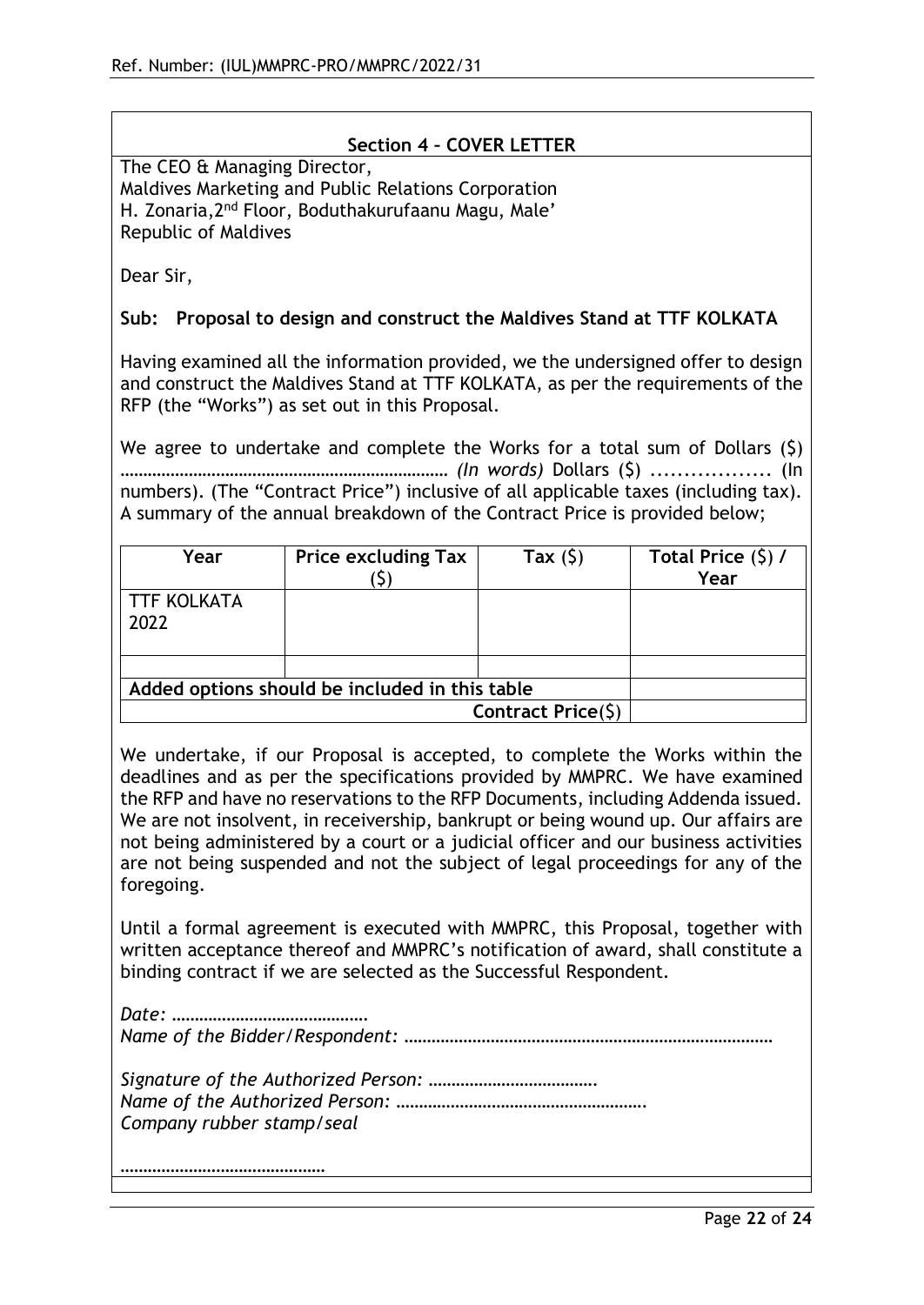